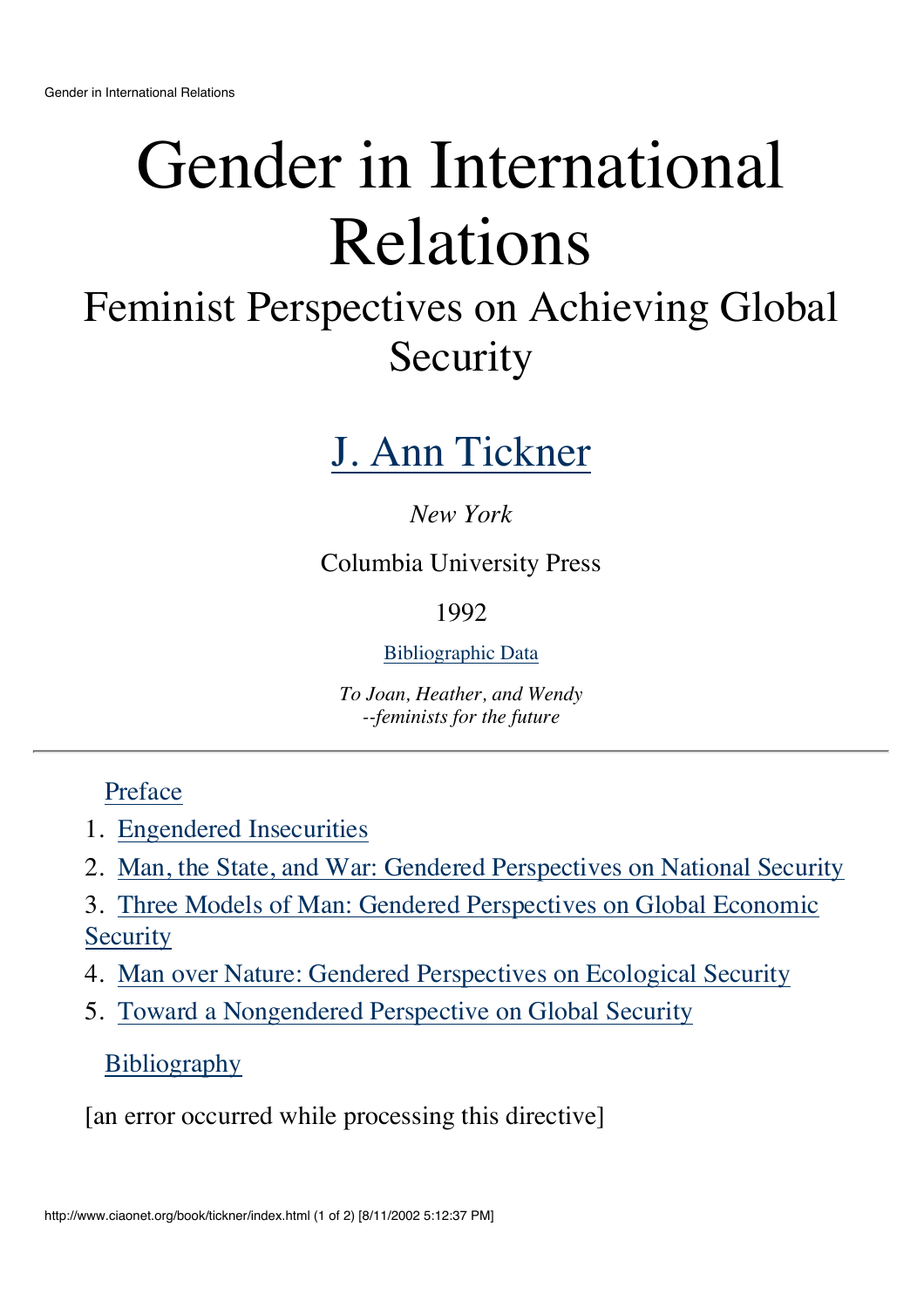Gender in International Relations

# Pagination

ciao home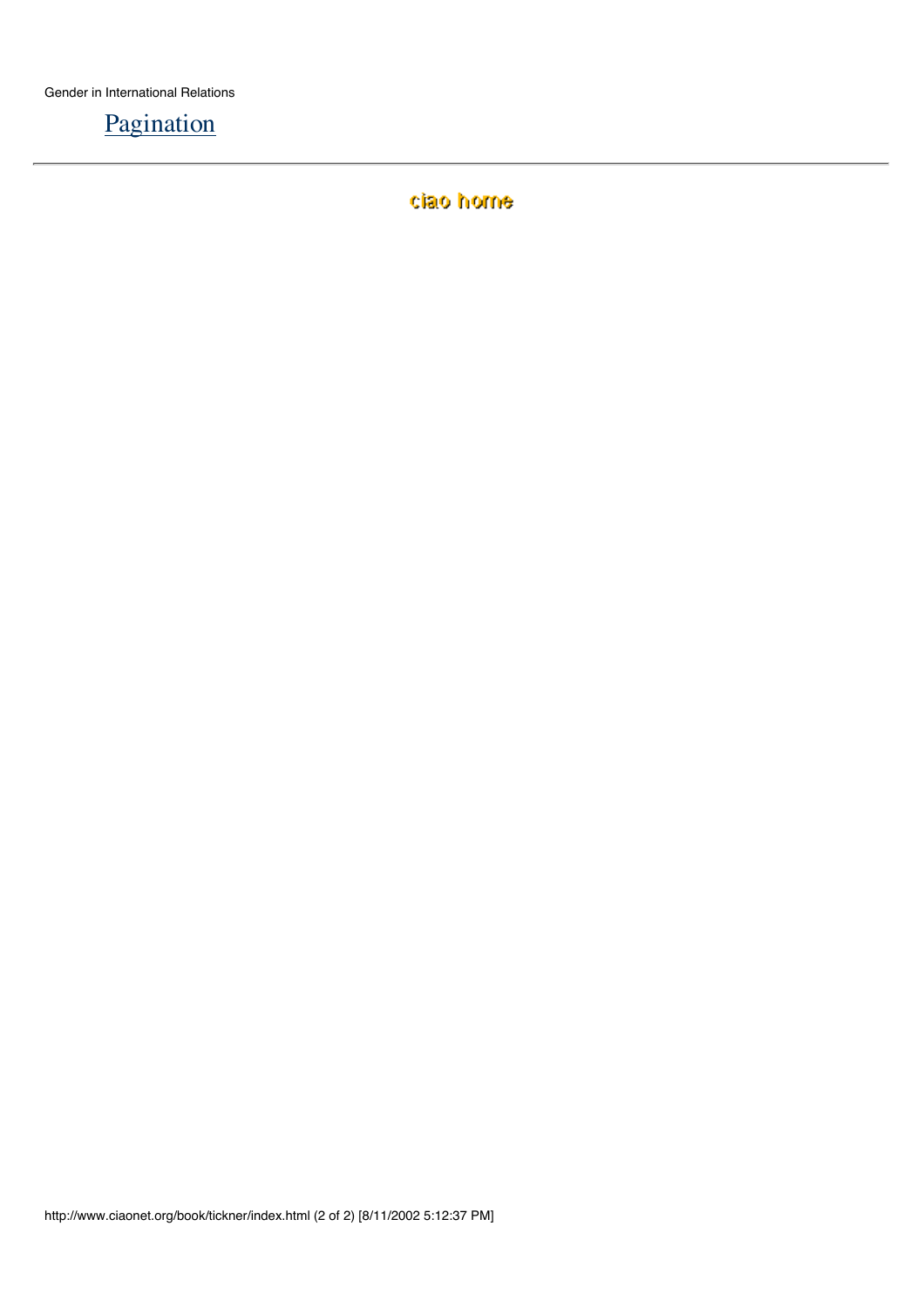#### **Gender in International Relations: Feminist Perspectives on Achieving Global Security, by J. Ann Tickner**

# Preface

As a scholar and teacher of international relations, I have frequently asked myself the following questions: Why are there so few women in my discipline? If I teach the field as it is conventionally defined, why are there so few readings by women to assign to my students? Why is the subject matter of my discipline so distant from women's lived experiences? Why have women been conspicuous only by their absence in the worlds of diplomacy and military and foreign policy-making?

I began to think about writing this book as an attempt to answer these questions. Having spent my childhood in London during World War II and my adolescence in New York as part of a United Nations' family, international affairs were an important part of my early life. But, as one of only three female graduate students in my year in Yale University's International Relations Program in the early 1960s, I began to notice that the academic discipline that I had chosen, in part because of these formative experiences, was not one that attracted many women. Admittedly, when I returned to graduate studies in the 1970s, the number of women entering the field had grown: while I felt less isolated, I observed that women scholars and teachers of international relations were clustered in areas such as international political economy, development studies, and international political theory. I still wondered why so few women chose national and international security studies, the privileged core of the field.

My own research has been in areas such as Third World development, North-South relations, and peace studies-- areas that were far from the mainstream of international politics in the early 1980s when I began my academic career. Like many women in international relations, I did not choose to specialize in security-linked war and peace studies, usually associated with great power relations and power politics, areas central to the subject matter of the classical discipline.

As a teacher of international relations, however, I have, of necessity, familiarized myself with what some in my field would call the "important" issues of war and peace, generally defined as national security studies. But, as only one of three women out of a total of about sixty students who participated in a course on nuclear strategy at M.I.T. in the early 1980s, my contention that this is an area of international relations not heavily populated by women was strongly reinforced. Trying to familiarize myself with the arcane and esoteric language of nuclear strategy, I remembered with some sympathy how, as an undergraduate history major, I had avoided details of war-fighting strategies and weapons development.

Since I began teaching these issues myself, often using the same language that I found so alienating in my own education, I have found that, while many of my male students seem quite comfortable with the discourse of war and weaponry in my introductory course on international relations, a semester has never passed without some of my female students expressing privately that they fear they will not do well in this course because it does not seem to be "their subject." In trying to reassure these women that they can be successful, I have often paused to reflect on whether this is "my subject." Frequently, I have been the only woman on professional panels in my field, and I am disappointed that I cannot find more women theorists of international relations to assign to my students. Just as the traditional subject matter of my discipline has been constructed without reference to most of women's lived experiences, women have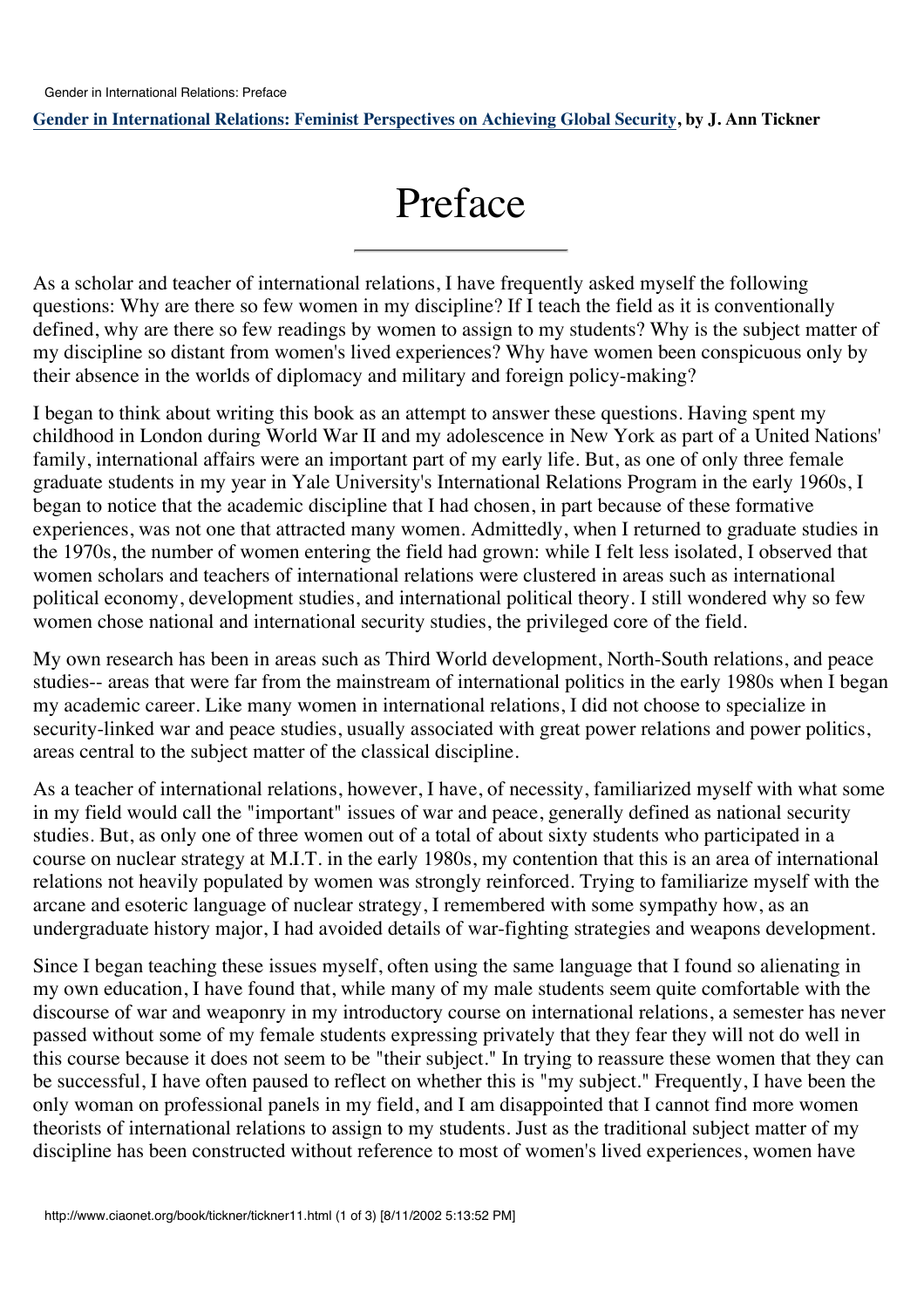Gender in International Relations: Preface

rarely been portrayed as actors on the stage of international politics.

Rather than discussing strategies for bringing more women into the international relations discipline as it is conventionally defined, I shall seek answers to my questions by bringing to light what I believe to be the masculinist underpinnings of the field. I shall also examine what the discipline might look like if the central realities of women's day-to-day lives were included in its subject matter. Making women's experiences visible allows us to see how gender relations have contributed to the way in which the field of international relations is conventionally constructed and to reexamine the traditional boundaries of the field. Drawing attention to gender hierarchies that privilege men's knowledge and men's experiences permits us to see that it is these experiences that have formed the basis of most of our knowledge about international politics. It is doubtful whether we can achieve a more peaceful and just world, a goal of many scholars both women and men who write about international politics, while these gender hierarchies remain in place.

Although this book is an attempt to make the discipline of international relations more relevant to women's lives, I am not writing it only for women; I hope that its audience will include both women and men who are seeking a more inclusive approach to the way we think about international politics. Women have spoken and written on the margins of international relations because it is to the margins that their experiences have been relegated. Not until international politics is an arena that values the lived experiences of us all can we truly envisage a more comprehensive and egalitarian approach that, it is to be hoped, could lead to a more peaceful world. Because gender hierarchies have contributed to the perpetuation of global insecurities, all those concerned with international affairs-- men and women alike-- should also be concerned with understanding and overcoming their effects.

I have attempted to present the material in this book in a way that is accessible to readers in both the discipline of international relations and the discipline of feminist studies. Since I focus on the issue of global security, the book should also be of interest to those in the peace studies field, as well as to a more general audience seeking new ways to think about international politics. Trained in the discipline of international relations, I began my own intellectual journey toward the feminist perspectives on international relations I am presenting when I read Evelyn Fox Keller's *Reflections on Gender and Science*. When I subsequently sat in on her course on gender and science at M.I.T. in 1986, my initial thought that her feminist critique of the natural sciences could be applied to theories of international relations was confirmed.

In June 1988 I was invited to participate in one of the first conferences on gender and international relations held at the London School of Economics. In the spring of 1989 I was privileged to be able to participate in the first graduate seminar on women and international relations in the Department of International Relations at the L.S.E. During that time, my early thoughts on the subject benefited from discussions with Fred Halliday, Kathleen Newland, and Rebecca Grant. With the support of a Batchelor Ford Faculty Fellowship from Holy Cross College, I spent the remainder of that semester at the Center for Women Scholars and Research on Women at Uppsala University. I am grateful to Mona Eliasson, the director of the center, who provided support and encouragement during those early stages of this work. Readers will recognize the influence of Scandinavian peace research in my multidimensional definition of global security. Time spent at the Department of Peace and Conflict Research at Uppsala University was important in helping me to think about how I could reconceptualize this definition of global security using a feminist perspective. I am grateful to Peter Wallensteen and other members of that department for their support and interest.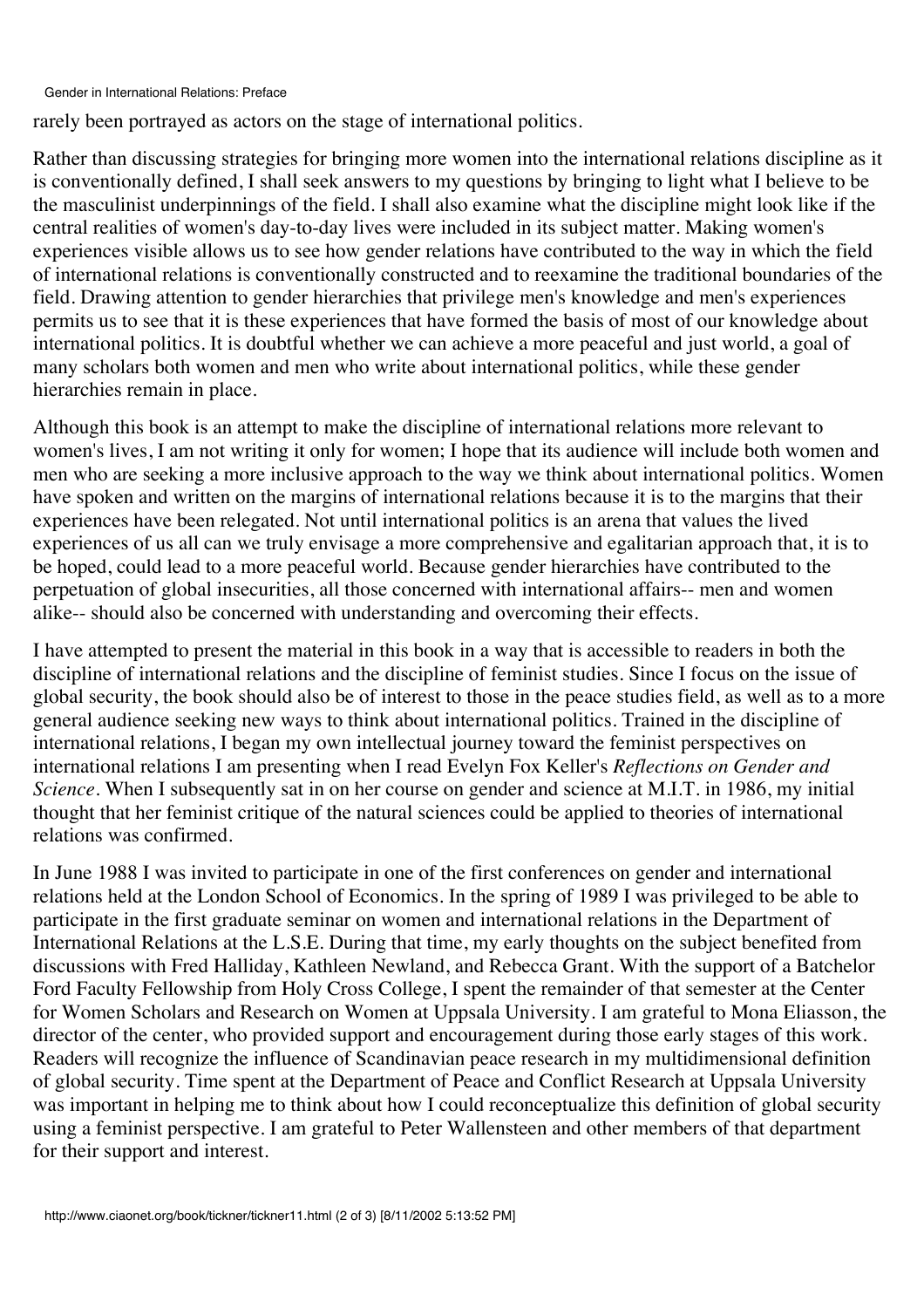Gender in International Relations: Preface

On this side of the Atlantic, I am grateful to the women associated with the newly formed Feminist Theory and Gender Studies section of the International Studies Association. Through participation on panels at various I.S.A. meetings, as well as informal discussions with these women, many of my earlier ideas on gender in international relations have been sharpened or revised. For their reading and comments on particular portions of the book, I would like to thank Nazli Choucri, Irene Diamond, Jean Elshtain, Cynthia Enloe, Peter Haas, Welling Hall, Craig Murphy, Susan Okin, Carole Pateman, Spike Peterson, Anne Runyan, and Jutta Weldes. At Holy Cross College, I have appreciated the advice of my colleagues Hilde Hein, Diane Bell, and the late Maurizio Vannicelli, whose support of and insightful comments on all my work will be greatly missed in the future.

The final draft of this book was written during the academic year 1990-91 when I was a visiting research scholar at the Wellesley College Center for Research on Women. I am grateful to Susan Bailey and Jan Putnam as well as to other visiting scholars and members of the staff at the center for providing the friendly and supportive atmosphere needed to finish this project. To Peggy McIntosh I owe a particular debt of gratitude for her willingness to share many insights that have helped me to become a better feminist. I am also grateful to Holy Cross College for providing the luxury of a sabbatical leave during which this project was completed.

I should especially like to thank Robert Keohane whose initial encouragement and continued support were important to me in deciding to undertake research in what is still a very new and relatively uncharted approach to international relations. I also appreciated his thoughtful comments on this manuscript. I am grateful to Kate Wittenberg, editor in chief at Columbia University Press, who has contributed a great deal to the realization of this project from the start, and to Anne McCoy, managing editor at the press. Helen Milner, coeditor of the press's series on New Directions in World Politics, James Der Derian, and Mona Harrington offered thoughtful and useful suggestions on the manuscript. Finally, to my husband, Hayward Alker, I owe a special word of appreciation. While he has always been a source of support for my professional endeavors, I have also benefited enormously from his comments on the entire manuscript.

Gender in International Relations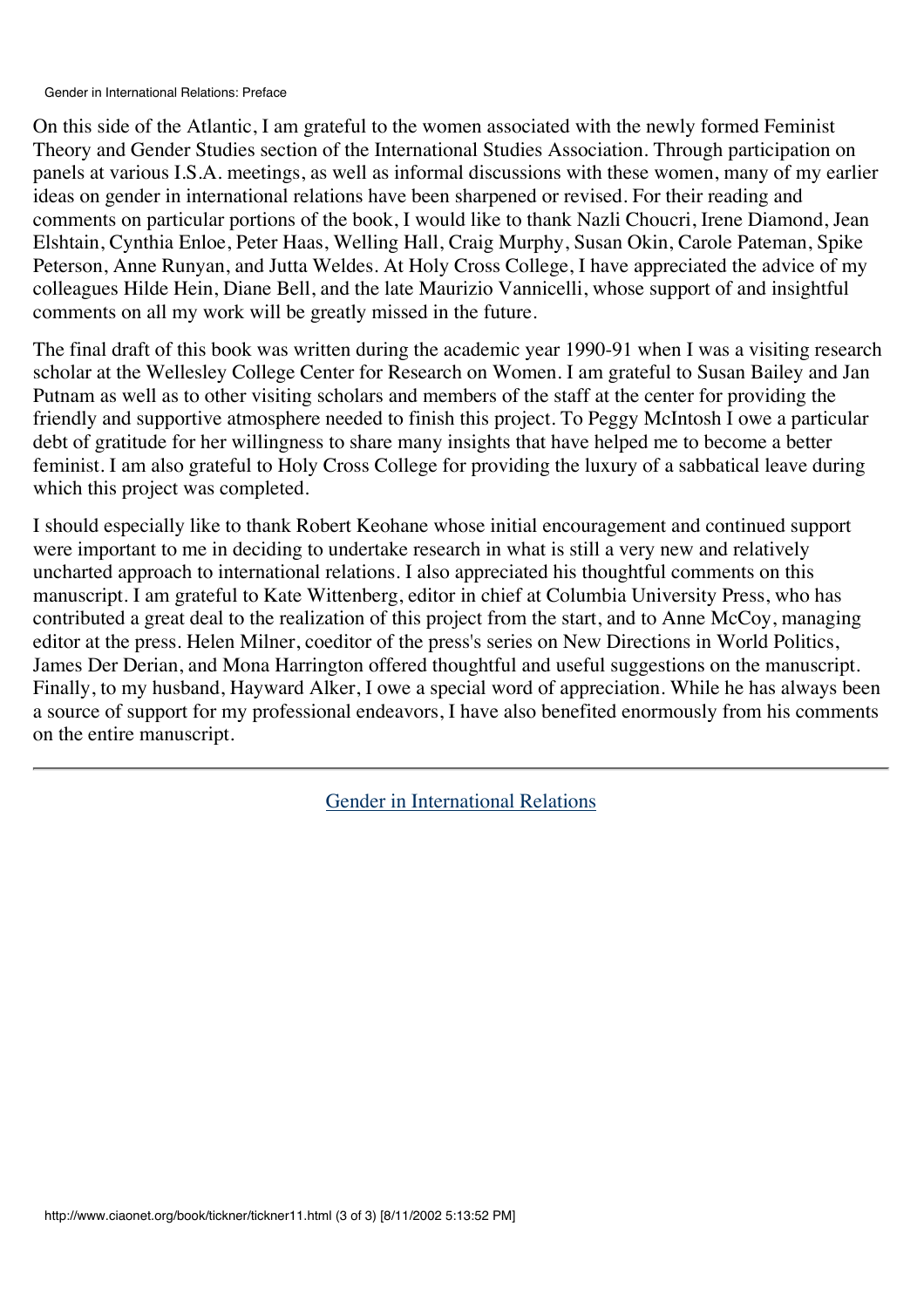# 1. Engendered Insecurities: Feminist Perspectives on International Relations

*Too often the great decisions are originated and given form in bodies made up wholly of men, or so completely dominated by them that whatever of special value women have to offer is shunted aside without expression.*

Eleanor Roosevelt

*Representation of the world, like the world itself, is the work of men; they describe it from their own point of view, which they confuse with absolute truth.*

Simone de Beauvoir \*

As Eleanor Roosevelt and countless others have observed, international politics is a man's world. It is a world inhabited by diplomats, soldiers, and international civil servants most of whom are men. Apart from the occasional head of state, there is little evidence to suggest that women have played much of a role in shaping foreign policy in any country in the twentieth century. In the United States in 1987, women constituted less than 5 percent of the senior Foreign Service ranks, and in the same year, less than 4 percent of the executive positions in the Department of Defense were held by women.  $_1$  Although it is

true that women are underrepresented in all top-level government positions in the United States and elsewhere, they encounter additional difficulties in positions having to do with international politics. The following stories can help us to understand why.

Before the superpower summit in Geneva in 1985, Donald Regan, then White House chief of staff, told a *Washington Post* reporter that women would not understand the issues at stake at that meeting. As reported in the *Boston Globe* of October 10, 1985, Regan claimed that women are "not... going to understand [missile] throw-weights or what is happening in Afghanistan or what is happening in human rights. ... Some women will, but most women... would rather read the human interest stuff of what happened." Protesting Regan's remarks, feminists cited women's prominent roles in the various peace movements of the twentieth century as evidence of their competency in international affairs.  $<sub>2</sub>$ </sub>

When Bella Abzug entered the House of Representatives in 1972, she claimed that ending the war in Vietnam was the most important item on the congressional agenda and the one on which she most wanted to work as the representative of the many women and men in her district who opposed the war. With this goal in mind, Abzug requested a seat on the House Armed Services Committee, a committee on which, in 1972, no woman had served in the past twenty-two years. Abzug's request was denied by members of the House leadership, one of whom suggested that the Agriculture Committee would be more appropriate. In her account of this incident, Abzug notes that, of the twelve women in the House of Representatives in 1972, five were assigned to the Education and Labor Committee, evidence that suggests that women in politics are channeled into certain arenas of public policy that are perceived as "women's issues." 3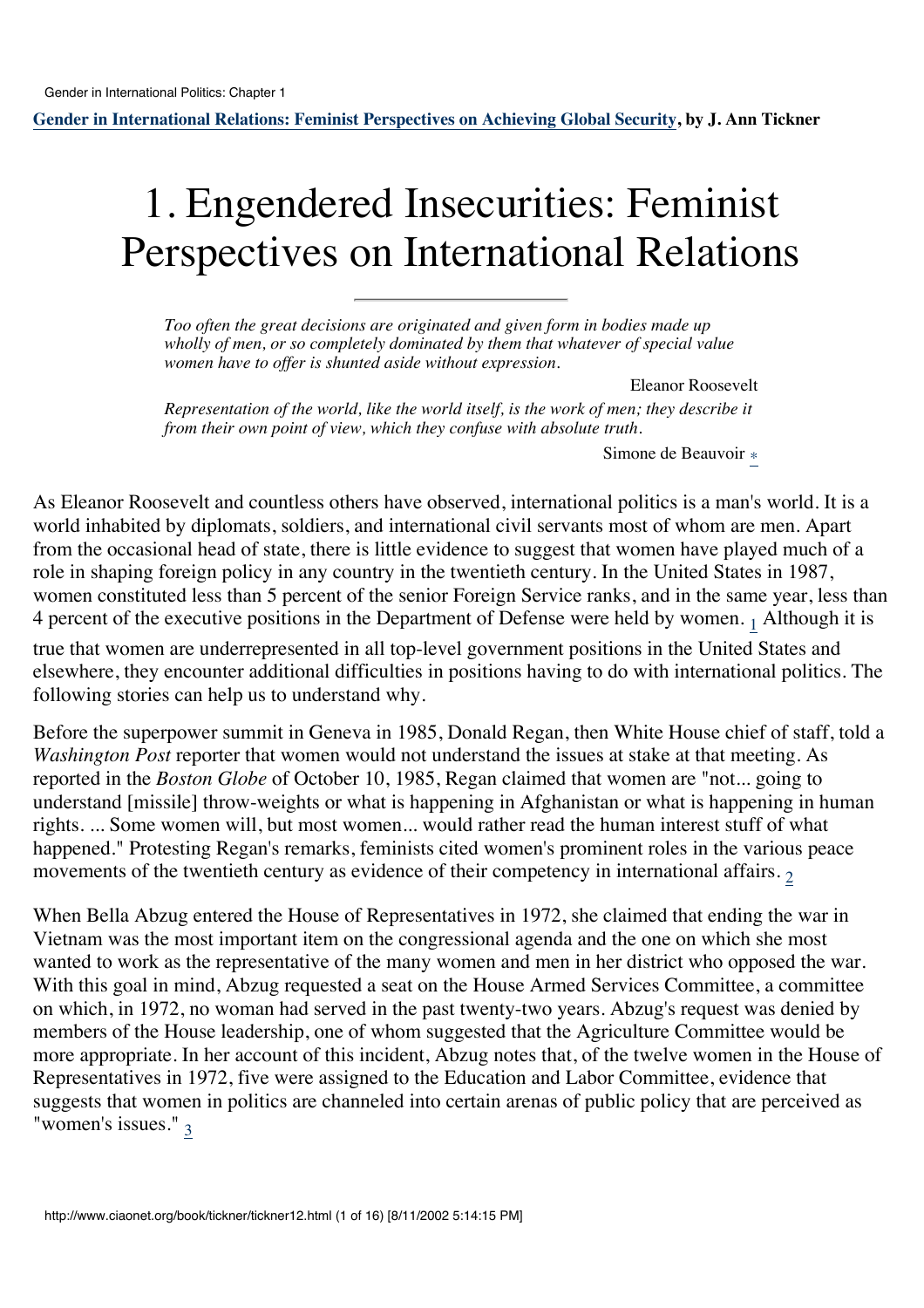More recently, a picture of Congresswoman Patricia Schroeder crying on her husband's shoulder, which appeared on the front page of several major American newspapers after she withdrew from the presidential primary campaign in September 1987, stimulated subsequent discussion about her suitability as a presidential candidate. The discussion revealed that, even though Schroeder is one of the very few women who has served on the House Armed Services Committee, many people in the United States had strong misgivings over the thought of an emotional woman with her finger on the nuclear button.  $_4$ 

Each of these stories reinforces the belief, widely held in the United States and throughout the world by both men and women, that military and foreign policy are arenas of policy-making least appropriate for women. Strength, power, autonomy, independence, and rationality, all typically associated with men and masculinity, are characteristics we most value in those to whom we entrust the conduct of our foreign policy and the defense of our national interest. Those women in the peace movements, whom feminist critics of Donald Regan cited as evidence for women's involvement in international affairs, are frequently branded as naive, weak, and even unpatriotic. When we think about the definition of a patriot, we generally think of a man, often a soldier who defends his homeland, most especially his women and children, from dangerous outsiders. (We sometimes even think of a missile or a football team.) The Schroeder story suggests that even women who have experience in foreign policy issues are perceived as being too emotional and too weak for the tough life-and-death decisions required for the nation's defense. Weakness is always considered a danger when issues of national security are at stake: the president's dual role as commander in chief reinforces our belief that qualities we associate with "manliness" are of utmost importance in the selection of our presidents.

The few women who do make it into the foreign policy establishment often suffer from this negative perception: Jeane Kirkpatrick is one such example. Attracted by her authoritative and forceful public style and strong anticommunist rhetoric, Ronald Reagan appointed Kirkpatrick as ambassador to the United Nations in 1981. Yet in spite of the visibility she achieved due to her strong stance against anti-American voices at the United Nations, Kirkpatrick complained of not being taken seriously by her peers both in the United Nations and in the U.S. foreign policy establishment. Although other American ambassadors to the United Nations have also complained that they lack influence over U.S. foreign policy-making, Kirkpatrick specifically attributed this lack of respect to her sex: describing herself to one reporter as a "mouse in a man's world," Kirkpatrick claimed that her views were seldom listened to and that she failed to have any effect whatsoever on the course of American foreign policy.  $\frac{1}{5}$ 

The experiences of Abzug, Schroeder, and Kirkpatrick-- women with very different political perspectives (two liberal Democrats and one conservative Republican)-- are examples of the difficulties that women face when they try to enter the elite world of foreign policy decision-making. In this book, however, I do not intend to focus on strategies to increase the number of women in high foreign policy positions. I believe that these gender-related difficulties are symptomatic of a much deeper issue that I do wish to address: the extent to which international politics is such a thoroughly masculinized sphere of activity that women's voices are considered inauthentic. Therefore my attempt is to step back from the experiences of the few women who have tried to operate in the world of international politics, sometimes even successfully, and to examine how this world is constructed. By analyzing some of the writings of those who have tried to describe, explain, and prescribe for the behavior of states in the international system, we can begin to understand some of the deeper reasons for women's pervasive exclusion from foreign policy-making-- for it is in the way that we are taught to think about international politics that the attitudes I have described are shaped.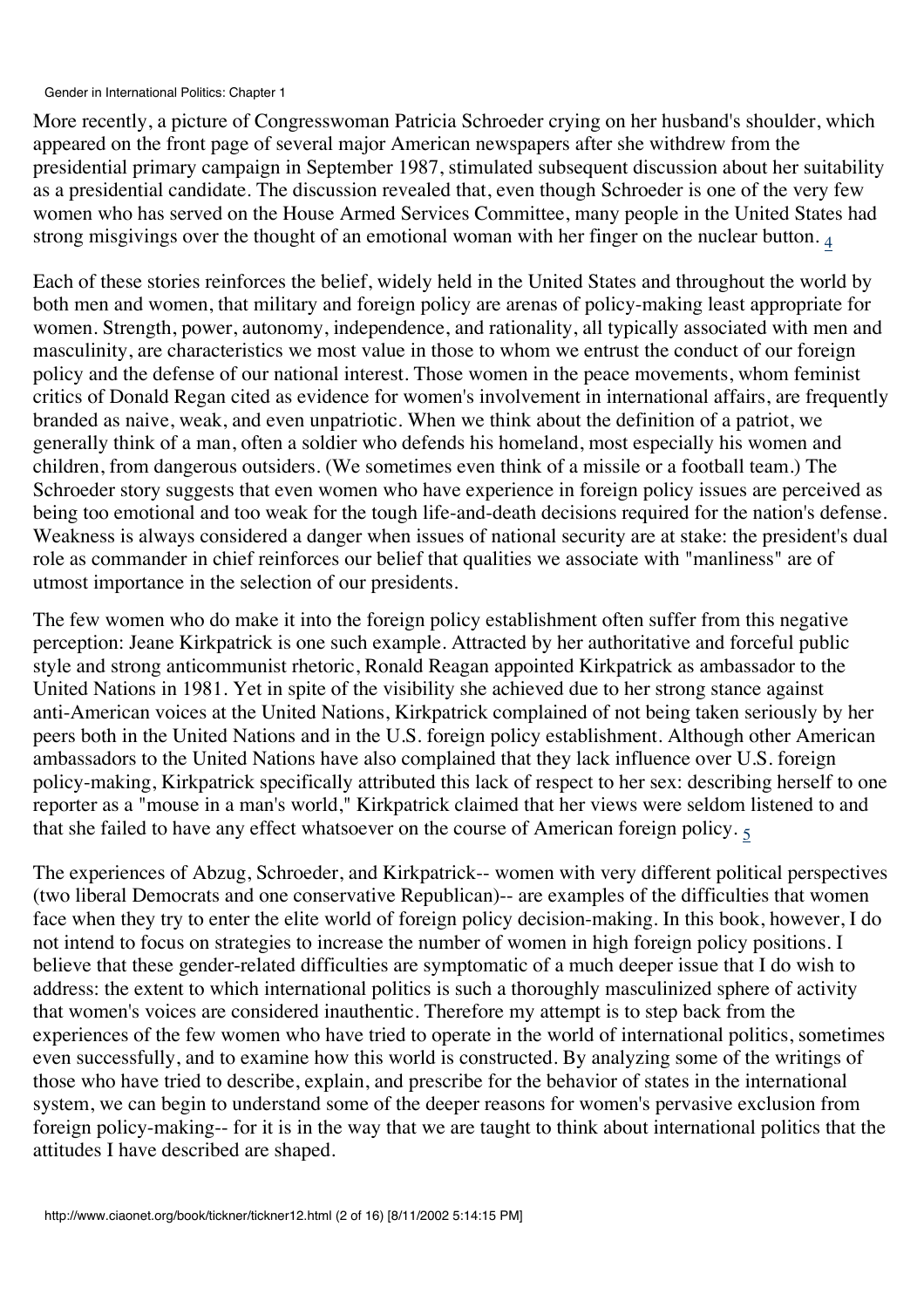With its focus on the "high" politics of war and Realpolitik, the traditional Western academic discipline of international relations privileges issues that grow out of men's experiences; we are socialized into believing that war and power politics are spheres of activity with which men have a special affinity and that their voices in describing and prescribing for this world are therefore likely to be more authentic. The roles traditionally ascribed to women-- in reproduction, in households, and even in the economy- are generally considered irrelevant to the traditional construction of the field. Ignoring women's experiences contributes not only to their exclusion but also to a process of self-selection that results in an overwhelmingly male population both in the foreign policy world and in the academic field of international relations. This selection process begins with the way we are taught to think about world politics; if women's experiences were to be included, a radical redefinition of the field would have to take place.

The purpose of this book is to begin to think about how the discipline of international relations might look if gender were included as a category of analysis and if women's experiences were part of the subject matter out of which its theories are constructed. Until gender hierarchies are eliminated, hierarchies that privilege male characteristics and men's knowledge and experiences, and sustain the kind of attitudes toward women in foreign policy that I have described, I do not believe that the marginalization of women in matters related to international politics is likely to change.

## **Gender in International Relations**

While the purpose of this book is to introduce gender as a category of analysis into the discipline of international relations, the marginalization of women in the arena of foreign policy-making through the kind of gender stereotyping that I have described suggests that international politics has always been a gendered activity in the modern state system. Since foreign and military policy-making has been largely conducted by men, the discipline that analyzes these activities is bound to be primarily about men and masculinity. We seldom realize we think in these terms, however; in most fields of knowledge we have become accustomed to equating what is human with what is masculine. Nowhere is this more true than in international relations, a discipline that, while it has for the most part resisted the introduction of gender into its discourse, bases its assumptions and explanations almost entirely on the activities and experiences of men. Any attempt to introduce a more explicitly gendered analysis into the field must therefore begin with a discussion of masculinity.

Masculinity and politics have a long and close association. Characteristics associated with "manliness," such as toughness, courage, power, independence, and even physical strength, have, throughout history, been those most valued in the conduct of politics, particularly international politics. Frequently, manliness has also been associated with violence and the use of force, a type of behavior that, when conducted in the international arena, has been valorized and applauded in the name of defending one's country.

This celebration of male power, particularly the glorification of the male warrior, produces more of a gender dichotomy than exists in reality for, as R. W. Connell points out, this stereotypical image of masculinity does not fit most men. Connell suggests that what he calls "hegemonic masculinity," a type of culturally dominant masculinity that he distinguishes from other subordinated masculinities, is a socially constructed cultural ideal that, while it does not correspond to the actual personality of the majority of men, sustains patriarchal authority and legitimizes a patriarchal political and social order.  $6$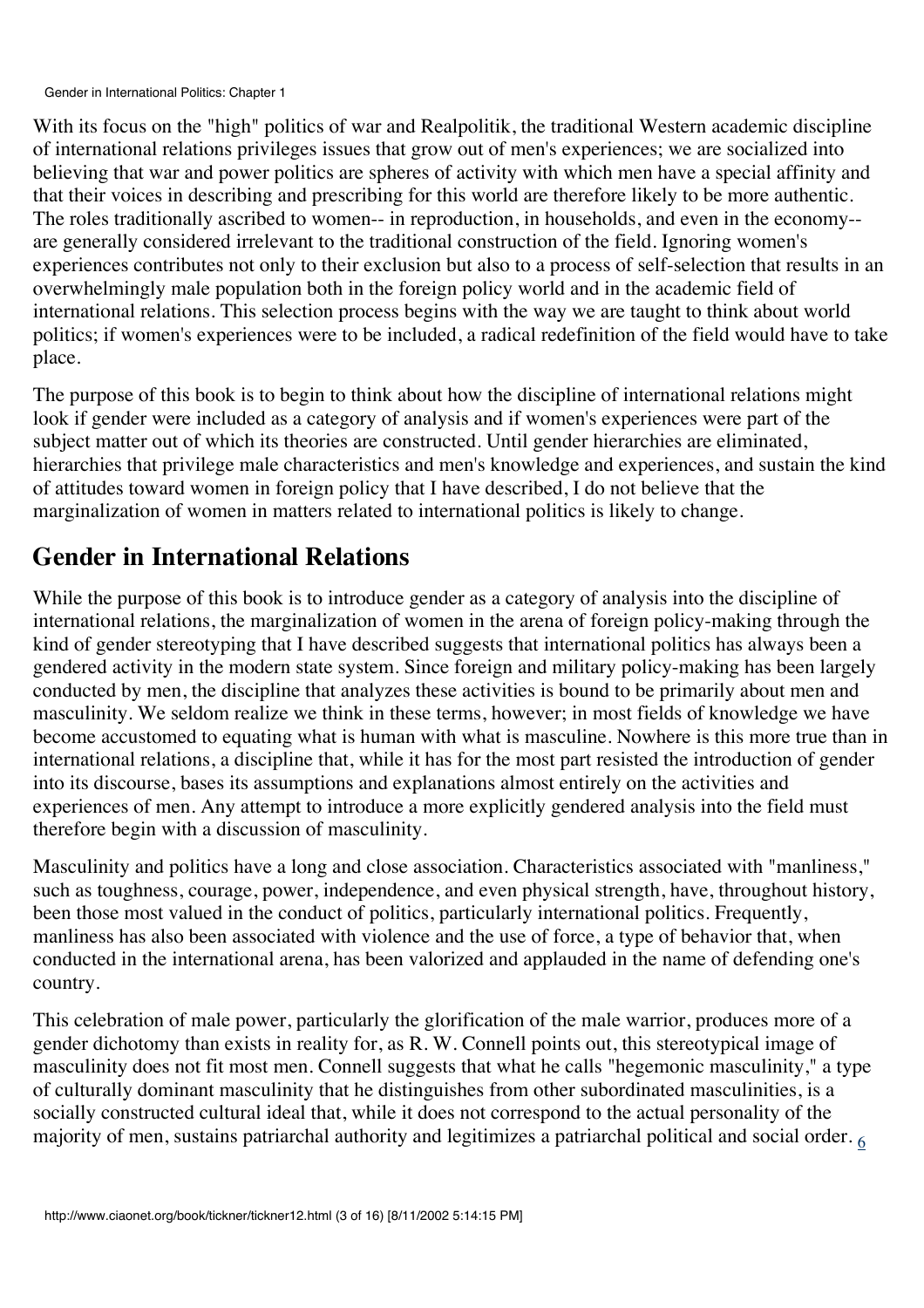Hegemonic masculinity is sustained through its opposition to various subordinated and devalued masculinities, such as homosexuality, and, more important, through its relation to various devalued femininities. Socially constructed gender differences are based on socially sanctioned, unequal relationships between men and women that reinforce compliance with men's stated superiority. Nowhere in the public realm are these stereotypical gender images more apparent than in the realm of international politics, where the characteristics associated with hegemonic masculinity are projected onto the behavior of states whose success as international actors is measured in terms of their power capabilities and capacity for self-help and autonomy.

Connell's definition of hegemonic masculinity depends on its opposition to and unequal relationship with various subordinated femininities. Many contemporary feminists draw on similarly socially constructed, or engendered, relationships in their definition of gender difference. Historically, differences between men and women have usually been ascribed to biology. But when feminists use the term *gender* today, they are not generally referring to biological differences between males and females, but to a set of culturally shaped and defined characteristics associated with masculinity and femininity. These characteristics can and do vary across time and place. In this view, biology may constrain behavior, but it should not be used "deterministically" or "naturally" to justify practices, institutions, or choices that could be other than they are. While what it means to be a man or a woman varies across cultures and history, in most cultures gender differences signify relationships of inequality and the domination of women by men.

Joan Scott similarly characterizes gender as "a constitutive element of social relationships based on perceived differences between the sexes, and... a primary way of signifying relationships of power."  $\frac{7}{1}$ 

Indeed one could characterize most contemporary feminist scholarship in terms of the dual beliefs that gender difference has played an important and essential role in the structuring of social inequalities in much of human history and that the resulting differences in self-identifications, human understandings, social status, and power relationships are unjustified.

Scott claims that the way in which our understanding of gender signifies relationships of power is through a set of normative concepts that set forth interpretations of the meanings of symbols. In Western culture, these concepts take the form of fixed binary oppositions that categorically assert the meaning of masculine and feminine and hence legitimize a set of unequal social relationships.  $8$  Scott and many other contemporary feminists assert that, through our use of language, we come to perceive the world through these binary oppositions. Our Western understanding of gender is based on a set of culturally determined binary distinctions, such as public versus private, objective versus subjective, self versus other, reason versus emotion, autonomy versus relatedness, and culture versus nature; the first of each pair of characteristics is typically associated with masculinity, the second with femininity. 9 Scott claims that the hierarchical construction of these distinctions can take on a fixed and permanent quality that perpetuates women's oppression: therefore they must be challenged. To do so we must analyze the way these binary oppositions operate in different contexts and, rather than accepting them as fixed, seek to displace their hierarchical construction. <sub>10</sub> When many of these differences between women and men are no longer assumed to be natural or fixed, we can examine how relations of gender inequality are constructed and sustained in various arenas of public and private life. In committing itself to gender as a category of analysis, contemporary feminism also commits itself to gender equality as a social goal.

Extending Scott's challenge to the field of international relations, we can immediately detect a similar set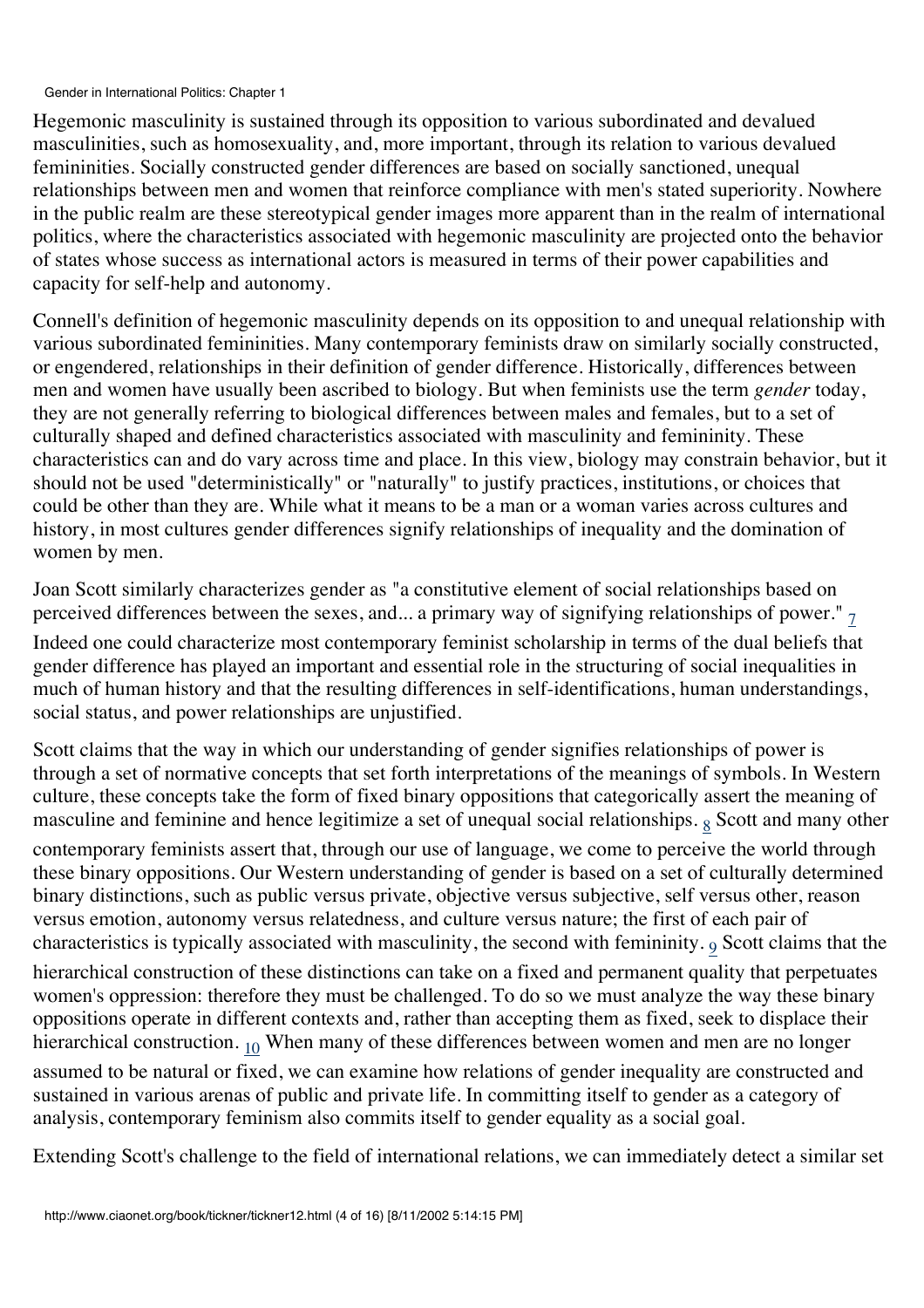of hierarchical binary oppositions. But in spite of the seemingly obvious association of international politics with the masculine characteristics described above, the field of international relations is one of the last of the social sciences to be touched by gender analysis and feminist perspectives.  $_{11}$  The reason

for this, I believe, is not that the field is gender neutral, meaning that the introduction of gender is irrelevant to its subject matter as many scholars believe, but that it is so thoroughly masculinized that the workings of these hierarchical gender relations are hidden.

Framed in its own set of binary distinctions, the discipline of international relations assumes similarly hierarchical relationships when it posits an anarchic world "outside" to be defended against through the accumulation and rational use of power. In political discourse, this becomes translated into stereotypical notions about those who inhabit the outside. Like women, foreigners are frequently portrayed as "the other": nonwhites and tropical countries are often depicted as irrational, emotional, and unstable, characteristics that are also attributed to women. The construction of this discourse and the way in which we are taught to think about international politics closely parallel the way in which we are socialized into understanding gender differences. To ignore these hierarchical constructions and their relevance to power is therefore to risk perpetuating these relationships of domination and subordination. But before beginning to describe what the field of international relations might look like if gender were included as a central category of analysis, I shall give a brief historical overview of the field as it has traditionally been constructed.

### **International Relations Theory in the Cold War Era**

#### Realism

Writing on the eve of the Second World War, historian E. H. Carr claimed that it was the devastating events of World War I that motivated the founding of the discipline of international relations. Before 1914 international relations had been largely the concern of professional practitioners. But the enormous destruction caused by World War I, and the search for new methods to prevent its happening again, brought demands for the democratization of both the theory and practice of international relations.  $_{12}$ 

According to Carr, the initial course of this new academic discipline was marked by a passionate desire to prevent another war. In the interwar period, it focused on international law and collective security, epitomized in the League of Nations, as mechanisms with which to prevent future conflicts. But when the limitations of the League and its collective security system were seen as contributing to the outbreak of World War II, the discipline turned to what its proponents have labeled political realism.

Thus the discipline of international relations began as a field that was concerned with breaking the seemingly inevitable cycle of international war. But when a war of even greater devastation broke out in 1939, the disillusionment with what was seen as mistaken idealism, embodied in pacifist policies of democratic states in the 1930s, moved certain scholars toward what they termed a more "realistic" approach to international politics. Realist scholars and practitioners such as George Kennan and Henry Kissinger, noting the dangers of popular passions and the influence of uninformed citizens on foreign policy, argued for the conduct of foreign affairs by detached "objective" elites insulated from the dangers of the moralism and legalism that had had such detrimental effects on earlier American foreign policy.  $_{13}$ 

Realists claimed that conflict was inevitable: the best way to assure the security of states is therefore to prepare for war.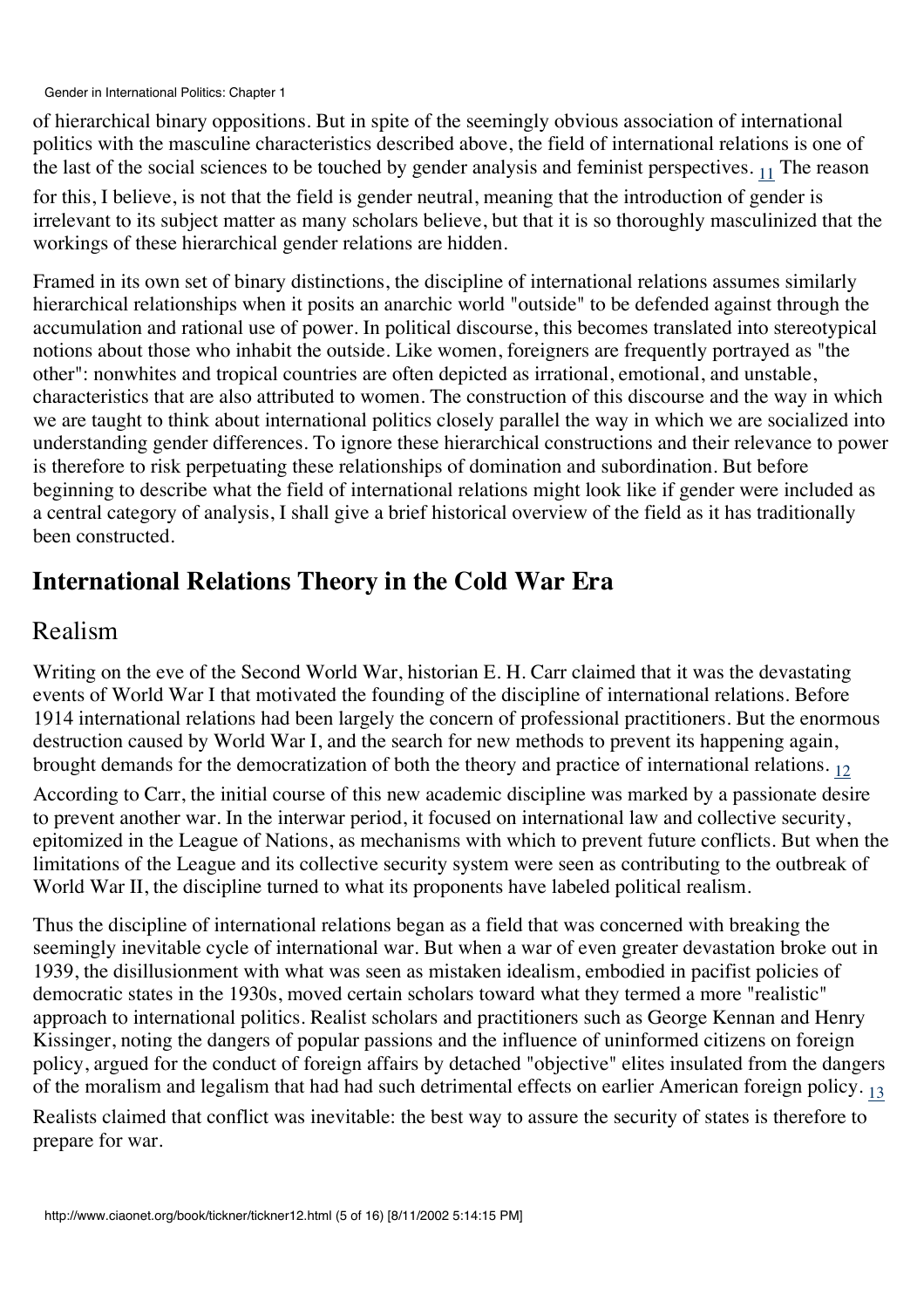While most contemporary scholars of international relations have drawn on the historical writings of the classical Greeks as well as on those of early modern Western political theorists such as Machiavelli, Hobbes, and Rousseau, the central concern of realism, the dominant paradigm in international relations since 1945, has been with issues of war and national security in the post-World War II international system.  $\underline{14}$  Profoundly influenced by events in Europe in the 1930s and 1940s whence many of its early scholars came, political realism has been primarily concerned with explaining the causes of international

wars and the rise and fall of states. Generally Anglo-American in their orientation, realists, described by one author as the "fathers of the classical tradition,"  $_{15}$  have concentrated their investigations on the power-balancing activities of the great powers.

Reacting against the failure of what they have termed the "idealist" tradition of the early twentieth century, realists take as their basic assumption a dangerous world devoid of an overarching authority to keep the peace. In this "anarchical" world, realists prescribe the accumulation of power and military strength to assure state survival, the protection of an orderly "domestic" space, and the pursuit of legitimate national interests beyond one's territorial boundaries. The state of Cold War in the latter half of the twentieth century led many of these scholars to focus on Soviet-American relations and military arms races and ensured the predominance of realist explanations of and prescriptions for state behavior in the international system.

Since many of the early writers in the classical realist tradition were European men whose lives had been disrupted by the ideologies of totalitarian regimes of the 1930s, realism strove for an objectivist methodology that, by discovering generalizable laws, could offer universalistic explanations for the behavior of states across time and space. Claiming that ideology was a cloak for the operation of Realpolitik, the goal was to be able to exercise more control over an unpredictable international environment. For realists, morality is problematic in the tough world of international politics; in fact the exercise of moral restraint, epitomized by the policies of British prime minister Neville Chamberlain in the interwar period, can be a prescription for disaster. In the United States in the 1960s, however, classical realism came under attack, not so much for its basic assumptions and goals but for its methodology, which critics faulted for failing to live up to the standards of a positivist science. These early critics of realism noted its imprecision and lack of scientific rigor. In an attempt to make the methodology of international relations more rigorous and inject a greater precision into the field, critics of classical realism advocated the collection and analysis of data relating to wars and other international transactions.  $_{16}$ 

Answering these critics, neorealists have attempted to develop a positivist methodology with which to build a truly objective "science" of international relations. Neorealists have used models from economics, biology, and physics, which they claim can offer universal explanations for the behavior of states in the international system.  $_{17}$  The depersonalization of the discipline, which results when methodologies are

borrowed from the natural sciences and statistics, has been carried to its extreme in national security studies, a subfield that has sought, through the use of operations research and game theoretic models, to analyze strategies for nuclear deterrence and nuclear war-fighting "rationally." <sub>18</sub>

## The Challenge to Realism

The promise of constructing a grand theory of international relations proved illusory. Knowledge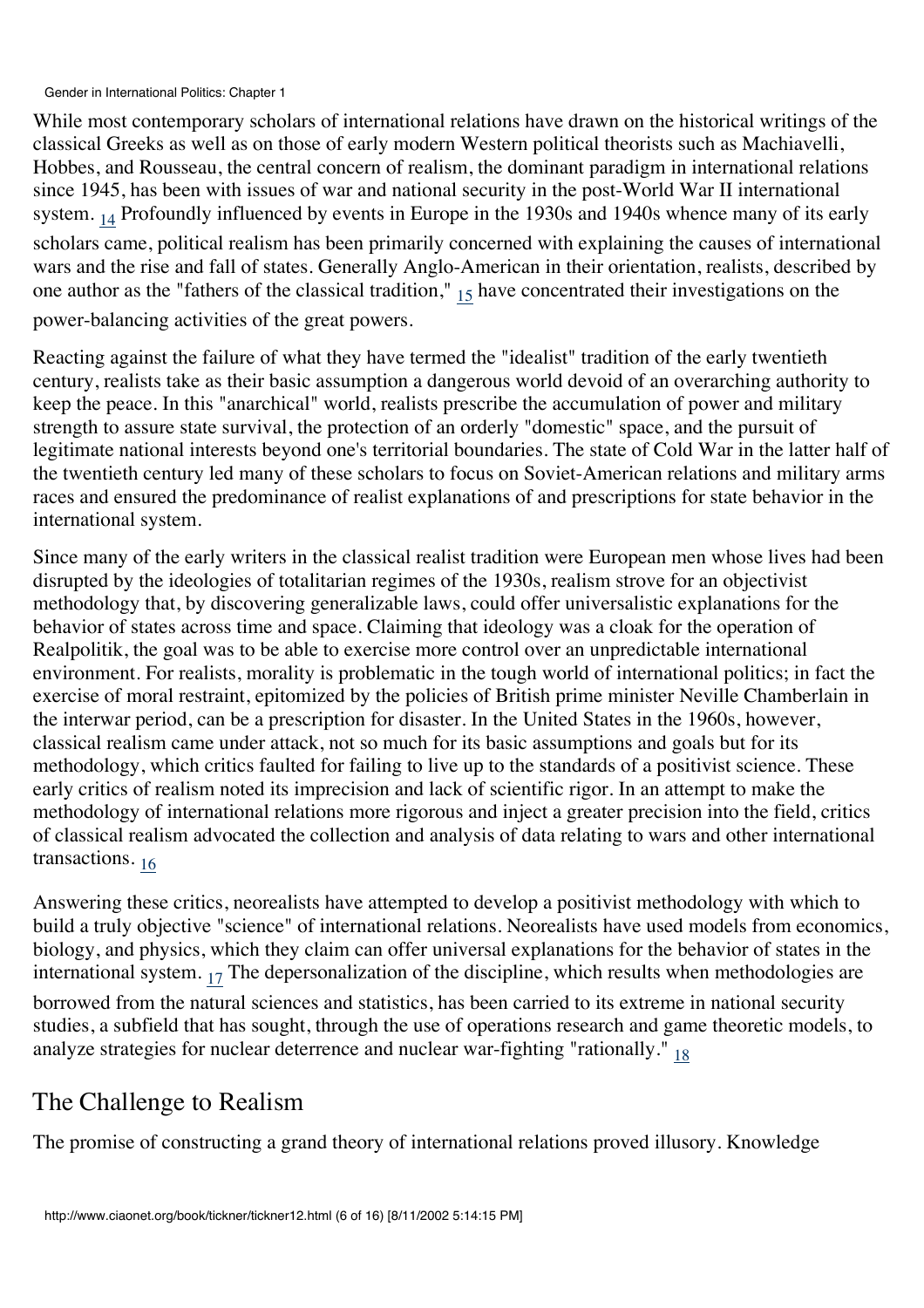construction in the discipline has generally been driven by real world events, and realism appeared best to describe the political behavior of the great powers during periods of high political tension. In the early 1970s, realism was severely challenged at a time when the declining intensity of the Cold War and a dramatic rise in oil prices catapulted issues other than war and peace and Soviet-American relations to the top of the foreign policy agenda. The perceived challenge to national security, mounted by the action of the OPEC cartel, prompted some scholars to suggest that international relations must pay more attention to issues associated with economic interdependence and to activities of nonstate actors. This "interdependence" school also challenged realism's exclusive focus on political conflict and power politics in the international system by calling attention to relations between states, such as the United States and Canada or Western Europe, where war was not expected. Interdependence scholars claimed that the traditional approach was particularly unsuitable for explaining economic conflicts between advanced capitalist states. 19

A more fundamental challenge to realism came from scholars influenced by the Marxist tradition. Motivated by a different agenda, one that emphasizes issues of equality and justice rather than issues of order and control, scholars using a variety of more radical approaches attempted to move the field away from its excessively Western focus toward a consideration of those marginalized areas of the world system that had been subject to Western colonization. When it became evident, in the 1970s, that promises of prosperity and the elimination of poverty in these newly independent states were not being fulfilled, these scholars turned their attention to the world economy, the workings of which, they believed, served to perpetuate the unevenness of development between and within states. Many of them claimed that a structural condition known as dependency locked these states on the peripheries of the world system into a detrimental relationship with the centers of political and economic power, denying them the possibility of autonomous development.  $_{20}$  Marxists emphasized class divisions that exist in,

and derive from, the world market and that cut across state boundaries. Peace researchers began to use the term *structural violence* to denote a condition whereby those on the margins of the international system were condemned to a shorter life expectancy through the uneven allocation of the resources of global capitalism. 21

The introduction of competing theories and approaches and the injection of these new issues and actors into the subject matter of international relations were accompanied by a shift to a more normative approach to the field. For example, the world order perspective asked how humanity could significantly reduce the likelihood of international violence and create minimally acceptable conditions of worldwide economic well-being, social justice, ecological stability, and democratic participation in decision-making processes. 22 World order scholars questioned whether the state was an adequate instrument for solving the multiplicity of problems on the international agenda. Militarized states can be a threat to the security of their own populations; economic inequality, poverty, and constraints on resources were seen as the results of the workings of global capitalism and thus beyond the control of individual states. State boundaries cannot be protected against environmental pollution, an issue that can be addressed only by international collective action. World order scholars rejected realist claims of objectivity and positivist conceptions in the international relations discipline; adopting a specifically normative stance, they have postulated possible alternate futures that could offer the promise of equality and justice and investigated how these alternative futures could be achieved.  $_{23}$ 

In realism's subject matter, as well as in its quest for a scientific methodology, we can detect an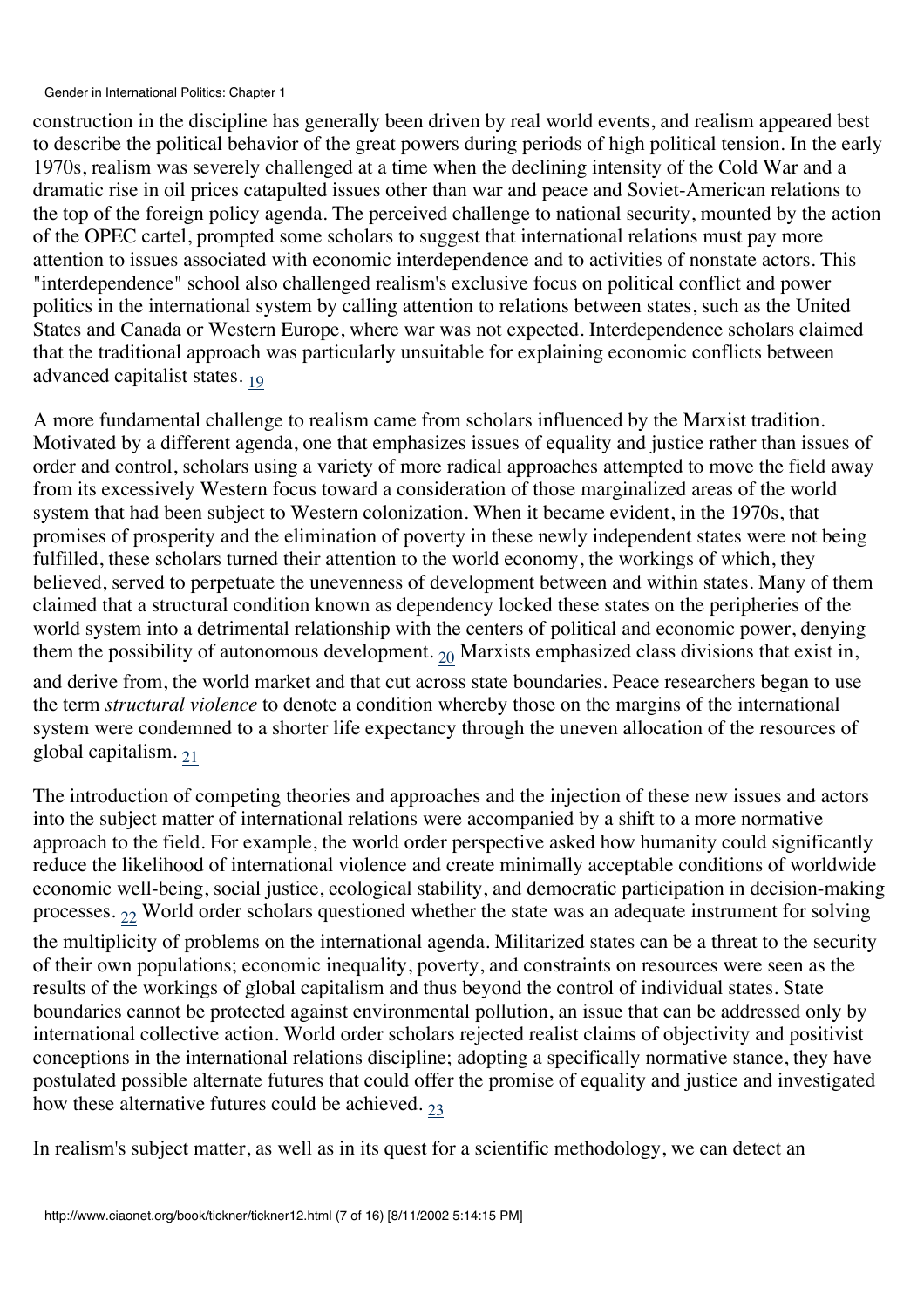orientation that corresponds to some of the masculine-linked characteristics I described above, such as the emphasis on power and autonomy and claims to objectivity and rationality. But among realism's critics, virtually no attention has been given to gender as a category of analysis. Scholars concerned with structural violence have paid little attention to how women are affected by global politics or the workings of the world economy, nor to the fact that hierarchical gender relations are interrelated with other forms of domination that they do address.  $_{24}$  In developing a perspective on international relations that does address the effects of these gender hierarchies, I shall therefore be drawing on feminist theories from

other disciplines to see how they can contribute to our understanding of gender in international relations.

### **Contemporary Feminist Theories**

Just as there are multiple approaches within the discipline of international relations, there are also multiple approaches in contemporary feminist theory that come out of various disciplinary traditions and paradigms. While it is obvious that not all women are feminists, feminist theories are constructed out of the experiences of women in their many and varied circumstances, experiences that have generally been rendered invisible by most intellectual disciplines.

Most contemporary feminist perspectives define themselves in terms of reacting to traditional liberal feminism that, since its classic formulation in the works of Mary Wollstonecraft and John Stuart Mill, has sought to draw attention to and eliminate the legal restraints barring women's access to full participation in the public world.  $_{25}$  Most contemporary feminist scholars, other than liberals, claim that the sources of discrimination against women run much deeper than legal restraints: they are enmeshed in the economic, cultural, and social structures of society and thus do not end when legal restraints are removed. Almost all feminist perspectives have been motivated by the common goal of attempting to describe and explain the sources of gender inequality, and hence women's oppression, and to seek strategies to end them.

Feminists claim that women are oppressed in a multiplicity of ways that depend on culture, class, and race as well as on gender. Rosemary Tong suggests that we can categorize various contemporary feminist theories according to the ways in which they view the causes of women's oppression. While Marxist feminists believe that capitalism is the source of women's oppression, radical feminists claim that women are oppressed by the system of patriarchy that has existed under almost all modes of production. Patriarchy is institutionalized through legal and economic, as well as social and cultural institutions. Some radical feminists argue that the low value assigned to the feminine characteristics described above also contributes to women's oppression. Feminists in the psychoanalytic tradition look for the source of women's oppression deep in the psyche, in gender relationships into which we are socialized from birth.

Socialist feminists have tried to weave these various approaches together into some kind of a comprehensive explanation of women's oppression. Socialist feminists claim that women's position in society is determined both by structures of production in the economy and by structures of reproduction in the household, structures that are reinforced by the early socialization of children into gender roles. Women's unequal status in all these structures must be eliminated for full equality to be achieved. Socialist feminism thus tries to understand the position of women in their multiple roles in order to find a single standpoint from which to explain their condition. Using standpoint in the sense that it has been used by Marxists, these theorists claim that those who are oppressed have a better understanding of the sources of their oppression than their oppressors. "A standpoint is an engaged vision of the world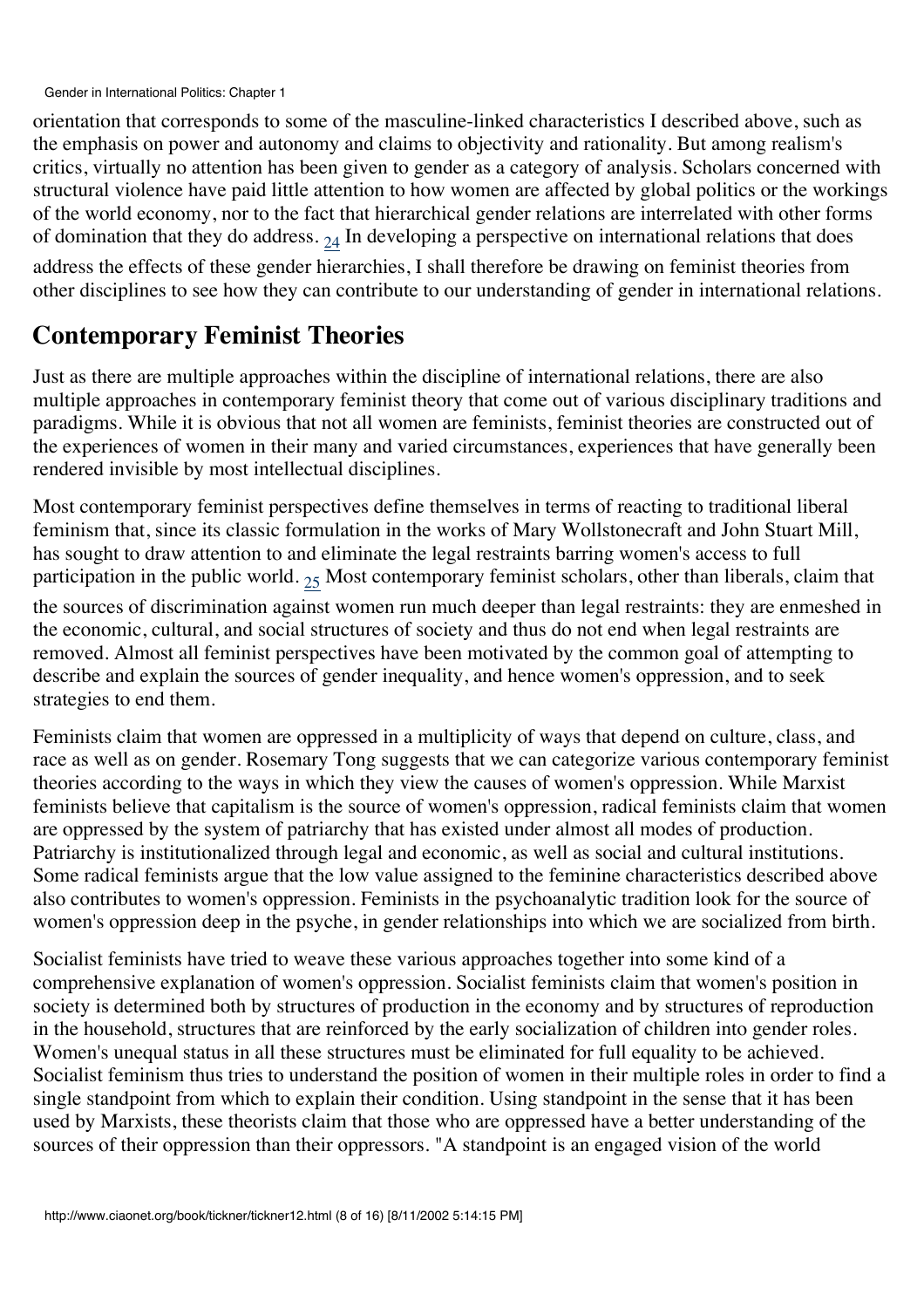opposed and superior to dominant ways of thinking."  $_{26}$ 

This notion of standpoint has been seriously criticized by postmodern feminists who argue that a unified representation of women across class, racial, and cultural lines is an impossibility. Just as feminists more generally have criticized existing knowledge that is grounded in the experiences of white Western males, postmodernists claim that feminists themselves are in danger of essentializing the meaning of woman when they draw exclusively on the experiences of white Western women: such an approach runs the additional risk of reproducing the same dualizing distinctions that feminists object to in patriarchal discourse.  $_{27}$  Postmodernists believe that a multiplicity of women's voices must be heard lest feminism itself become one more hierarchical system of knowledge construction.

Any attempt to construct feminist perspectives on international relations must take this concern of postmodernists seriously; as described above, dominant approaches to international relations have been Western-centered and have focused their theoretical investigations on the activities of the great powers. An important goal for many feminists has been to attempt to speak for the marginalized and oppressed: much of contemporary feminism has also recognized the need to be sensitive to the multiple voices of women and the variety of circumstances out of which they speak. Developing perspectives that can shed light on gender hierarchies as they contribute to women's oppression worldwide must therefore be sensitive to the dangers of constructing a Western-centered approach. Many Western feminists are understandably apprehensive about replicating men's knowledge by generalizing from the experiences of white Western women. Yet to be unable to speak for women only further reinforces the voices of those who have constructed approaches to international relations out of the experiences of men.

"[Feminists] need a home in which everyone has a room of her own, but one in which the walls are thin enough to permit a conversation."  $_{28}$  Nowhere is this more true than in these early attempts to bring

feminist perspectives to bear on international politics, a realm that has been divisive in both its theory and its practice. Having presented multiparadigmatic, multiperspective descriptions of both disciplines, I shall be drawing on and synthesizing a variety of feminist perspectives as I seek to develop a gendered analysis of some of the major approaches to international relations.

## **Feminist Theories and International Relations**

Since, as I have suggested, the world of international politics is a masculine domain, how could feminist perspectives contribute anything new to its academic discourses? Many male scholars have already noted that, given our current technologies of destruction and the high degree of economic inequality and environmental degradation that now exists, we are desperately in need of changes in the way world politics is conducted; many of them are attempting to prescribe such changes. For the most part, however, these critics have ignored the extent to which the values and assumptions that drive our contemporary international system are intrinsically related to concepts of masculinity; privileging these values constrains the options available to states and their policymakers. All knowledge is partial and is a function of the knower's lived experience in the world. Since knowledge about the behavior of states in the international system depends on assumptions that come out of men's experiences, it ignores a large body of human experience that has the potential for increasing the range of options and opening up new ways of thinking about interstate practices. Theoretical perspectives that depend on a broader range of human experience are important for women and men alike, as we seek new ways of thinking about our contemporary dilemmas.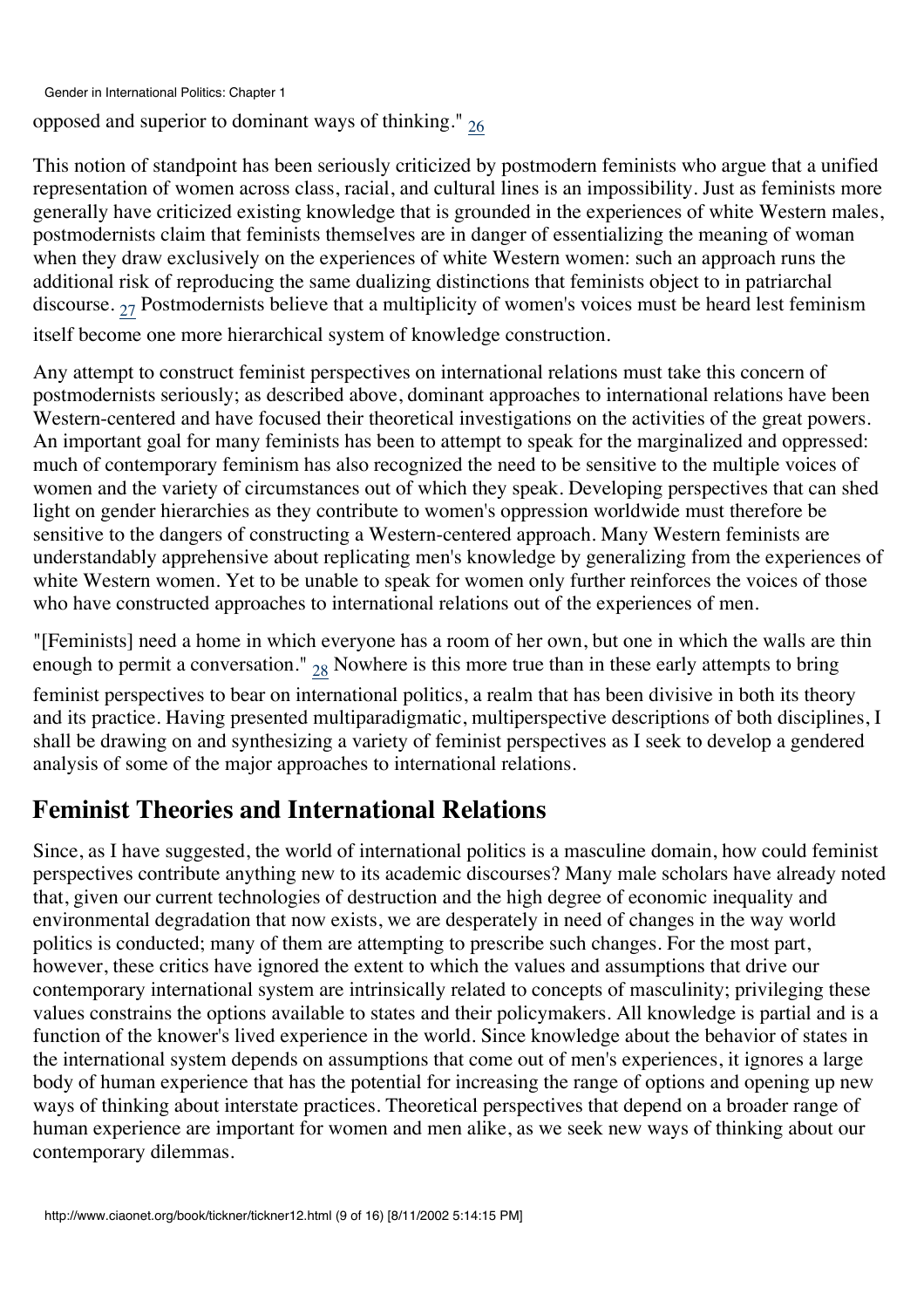Conventional international relations theory has concentrated on the activities of the great powers at the center of the system. Feminist theories, which speak out of the various experiences of women-- who are usually on the margins of society and interstate politics-- can offer us some new insights on the behavior of states and the needs of individuals, particularly those on the peripheries of the international system. Feminist perspectives, constructed out of the experiences of women, can add a new dimension to our understanding of the world economy; since women are frequently the first casualties in times of economic hardship, we might also gain some new insight into the relationship between militarism and structural violence.

However, feminist theories must go beyond injecting women's experiences into different disciplines and attempt to challenge the core concepts of the disciplines themselves. Concepts central to international relations theory and practice, such as power, sovereignty, and security, have been framed in terms that we associate with masculinity. Drawing on feminist theories to examine and critique the meaning of these and other concepts fundamental to international politics could help us to reformulate these concepts in ways that might allow us to see new possibilities for solving our current insecurities. Suggesting that the personal is political, feminist scholars have brought to our attention distinctions between public and private in the domestic polity: examining these artificial boundary distinctions in the domestic polity could shed new light on international boundaries, such as those between anarchy and order, which are so fundamental to the conceptual framework of realist discourse.

Most contemporary feminist perspectives take the gender inequalities that I have described above as a basic assumption. Feminists in various disciplines claim that feminist theories, by revealing and challenging these gender hierarchies, have the potential to transform disciplinary paradigms. By introducing gender into the discipline of international relations, I hope to challenge the way in which the field has traditionally been constructed and to examine the extent to which the practices of international politics are related to these gender inequalities. The construction of hierarchical binary oppositions has been central to theorizing about international relations. <sub>29</sub> Distinctions between domestic and foreign,

inside and outside, order and anarchy, and center and periphery have served as important assumptions in theory construction and as organizing principles for the way we view the world. Just as realists center their explanations on the hierarchical relations between states and Marxists on unequal class relations, feminists can bring to light gender hierarchies embedded in the theories and practices of world politics and allow us to see the extent to which all these systems of domination are interrelated.

As Sarah Brown argues, a feminist theory of international relations is an act of political commitment to understanding the world from the perspective of the socially subjugated. "There is the need to identify the as yet unspecified relation between the construction of power and the construction of gender in international relations."  $_{30}$  Acknowledging, as most feminist theories do, that these hierarchies are socially constructed, also allows us to envisage conditions necessary for their transcendence.

#### **Feminist Perspectives on International Relations in the Contemporary World**

The dramatic events of the late 1980s and early 1990s brought to light many of the shortcomings in realist explanations noted by critics for some time. Whereas the world wars of the first half of the twentieth century involved the transgression of great powers across international boundaries, most of the conflicts of the second half have taken place inside or across the boundaries of weak states. Although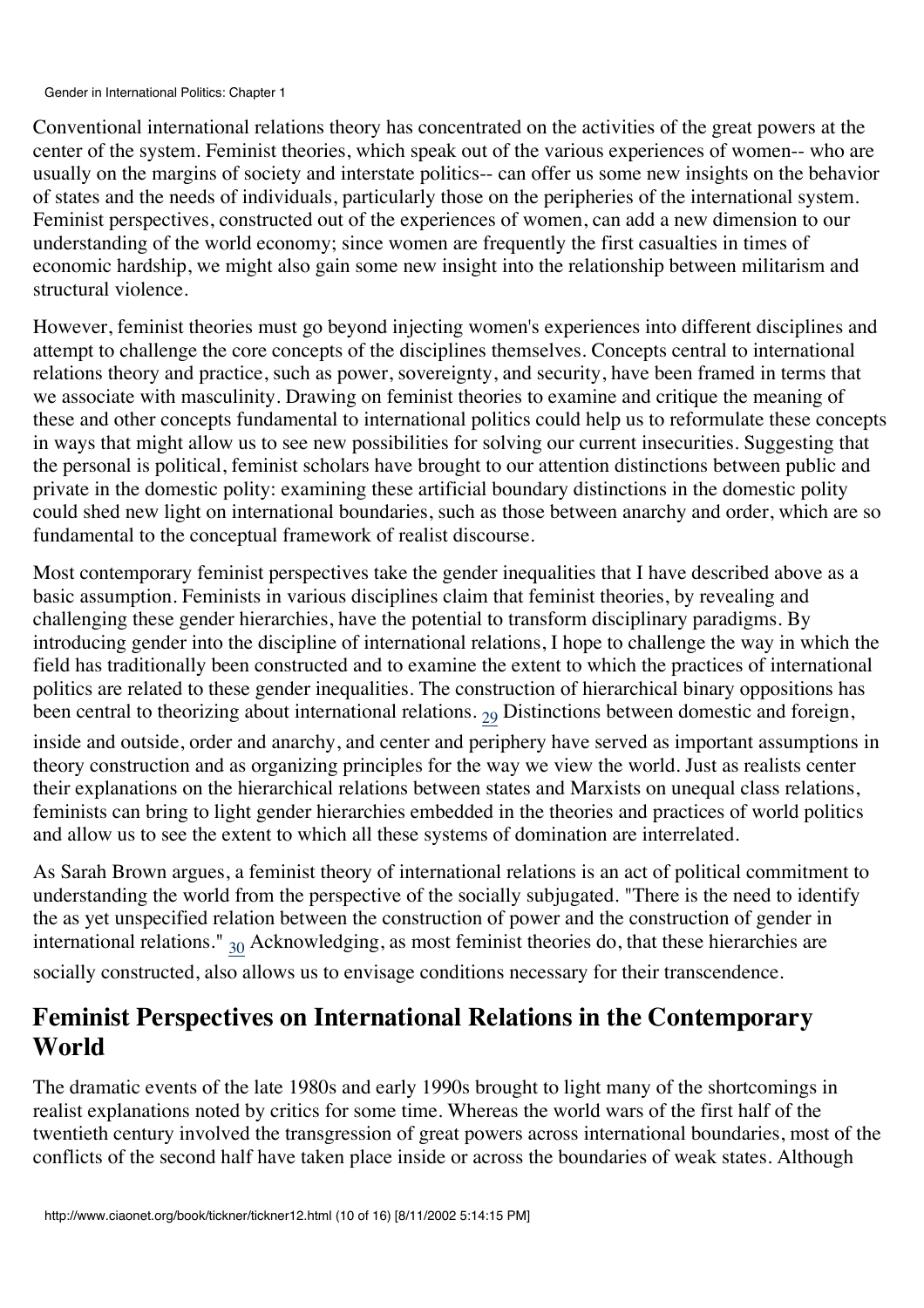they have frequently involved at least one of the great powers, many of these conflicts have not been fought to protect international boundaries but over ethnic or religious issues, or issues of national identity and national liberation. The militarization of the South, with weapons sold or given by the North, has resulted in a situation whereby the state is often perceived, not as a protector against outside dangers, but as the ultimate threat to the security of its civilian population. The precarious armed peace that characterized the relationship between the two superpowers during the Cold War owed whatever stability it achieved not to military strength but to the threat of nuclear obliteration of winners and losers alike: nuclear weapons and other modern military technologies continue to pose the threat of mass destruction.

These new threats to security demand new solutions quite at odds with the power politics prescriptions of traditional international relations theory. As we face the prospect that, by the year 2000, 80 percent of the world's population will live in the South, we in the West can no longer afford to privilege a tradition of scholarship that focuses on the concerns and ambitions of the great powers. Faced with a stubborn gap in living standards between the rich and the poor that some observers doubt can ever be overcome, realist prescriptions of self-help are inappropriate; the health of the global economy depends on the health of all its members. Environmental degradation, a relatively new item on the agenda of international relations, threatens rich and poor alike and appears intransigent to state-centered solutions. Along with the traditional issues of war and peace, the discipline of international relations is increasingly challenged by the necessity of analyzing the realities of economic and ecological interdependence and finding ways of mitigating their negative consequences. We must also face the reality of how easily these wider security issues, which threaten the survival of the earth and all its inhabitants, disappear from the agenda when military crises escalate.

Faced with a world turned upside down, the conventional discipline of international relations has recently been undergoing a more fundamental challenge to its theoretical underpinnings. Certain scholars are now engaged in a "third debate" that questions the empirical and positivist foundations of the field.  $_{31}$ 

Postpositivist approaches question what they claim are realism's ahistorical attempts to posit universal truths about the international system and the behavior of its member states. Like many contemporary feminists, these scholars argue that all knowledge is socially constructed and is grounded in the time, place, and social context of the investigator. Focusing on the use of language, many of these writers claim that our knowledge about the international system comes to us from accounts written by those in a position of power who use their knowledge for purposes of control and furthering their own interests. 32

These scholars assert that, while realism presents itself as an objective account of reality that claims to explain the workings of the prevailing international order, it is also an ideology that has served to legitimize and sustain that order.  $33$  While many of the previous challengers of realism, discussed above,

still spoke in terms of large depersonalized structures-- such as the international system of states or the capitalist world economy-- many of these poststructuralist writers attempt to speak for disempowered individuals on the margins of the international system. Besides questioning the ability of the state or global capitalism to solve contemporary problems, they pose more fundamental questions about the construction of the state as a political space and a source of identity.

These contemporary critiques bring the international relations discourse closer to some of the feminist perspectives that I have described above: yet issues of gender have been raised only marginally. In subsequent chapters, I shall insert gender more centrally into these disciplinary debates. I shall examine some of the theoretical approaches introduced in this chapter to see to what extent their assumptions and explanations depend on historical understandings of masculinity and femininity and the experiences of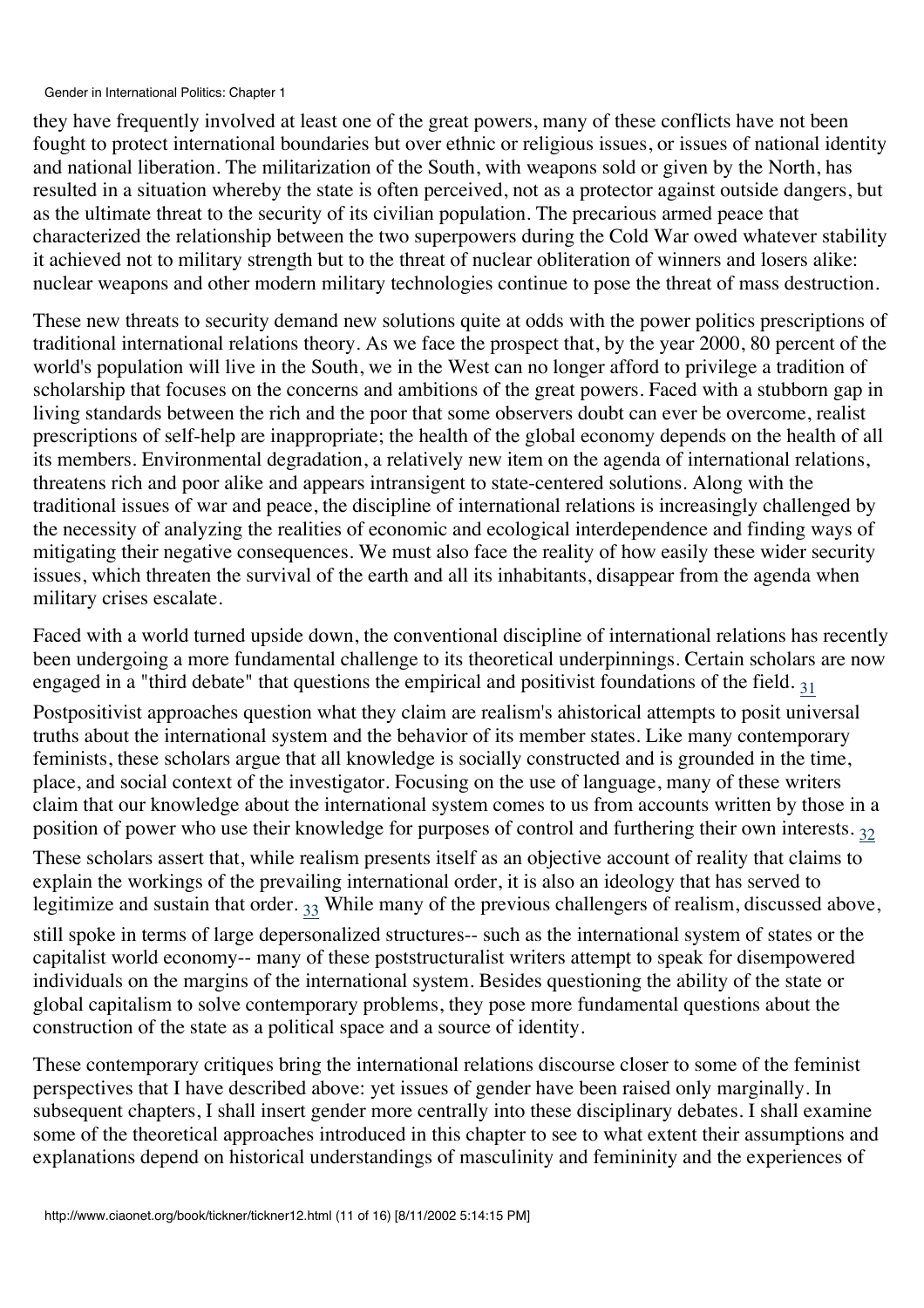men. I shall then ask how, if these gender hierarchies were made explicit and the experiences of women included, this would challenge the theoretical frameworks of these various approaches. I shall also examine what effect feminist perspectives would have on the way the field and its central concepts have been defined.

The following three chapters will focus on three topics: national security, political economy, and the natural environment. Besides being central to the contemporary agenda of international relations scholarship, these topics constitute the framework within which an important redefinition of the meaning of security is currently taking place. The achievement of security has always been central to the normative concerns of international relations scholars. But dissatisfied with the traditional models of national security, which focus exclusively on military security, certain scholars of international relations have begun to use the term *common security* to envisage a type of security that is global and multidimensional with political, economic, and ecological facets that are as important as its military dimensions. The security of individuals and their natural environment are considered as well as the security of the state. Certain peace researchers are beginning to define security in terms of the elimination of physical, structural, and ecological violence.  $_{34}$  Moving the consideration of violence

beyond its relation to physical violence allows us to move beyond simplistic dichotomies between war and peace to a consideration of the conditions necessary for a just peace, defined more broadly than simply the absence of war.

Defining security in terms of the elimination of physical, structural, and ecological violence is quite compatible with feminist theories that have long been concerned with all these issues.  $\frac{35}{35}$  Thinking of

security in multidimensional terms allows us to get away from prioritizing military issues, issues that have been central to the agenda of traditional international relations but that are the furthest removed from women's experiences. Many of the values promoted by supporters of common security are similar to the characteristics that, in our culture, are associated with femininity. Yet, none of this new thinking has considered security from a gendered perspective. Any feminist perspective would argue that a truly comprehensive security cannot be achieved until gender relations of domination and subordination are eliminated.

I shall begin my investigation of gendered perspectives on global security in chapter 2 with an examination of the concept of national security, the way in which security has traditionally been defined in international relations. I shall examine realism, the approach that has been primarily concerned with issues of national security. I shall analyze the extent to which realist assumptions about the international system and the states that compose it rely on the experiences of men and privilege values that we have come to associate with masculinity. If we were to include women's experiences in our assumptions about the security-seeking behavior of states, how would it change the way in which we think about national security? Given the sexual division of labor, men's association with violence has been legitimated through war and the instruments of the state. Feminist perspectives must introduce the issue of domestic violence and analyze how the boundaries between public and private, domestic and international, political and economic, are permeable and interrelated.

In chapter 3, I shall discuss the three dominant approaches to international political economy- liberalism, economic nationalism, and Marxism-- and ask how the introduction of gender would affect the assumptions, explanations, and predictions of these three paradigms. Just as Marxists have argued that the workings of the world economy cannot be understood without reference to class, feminists make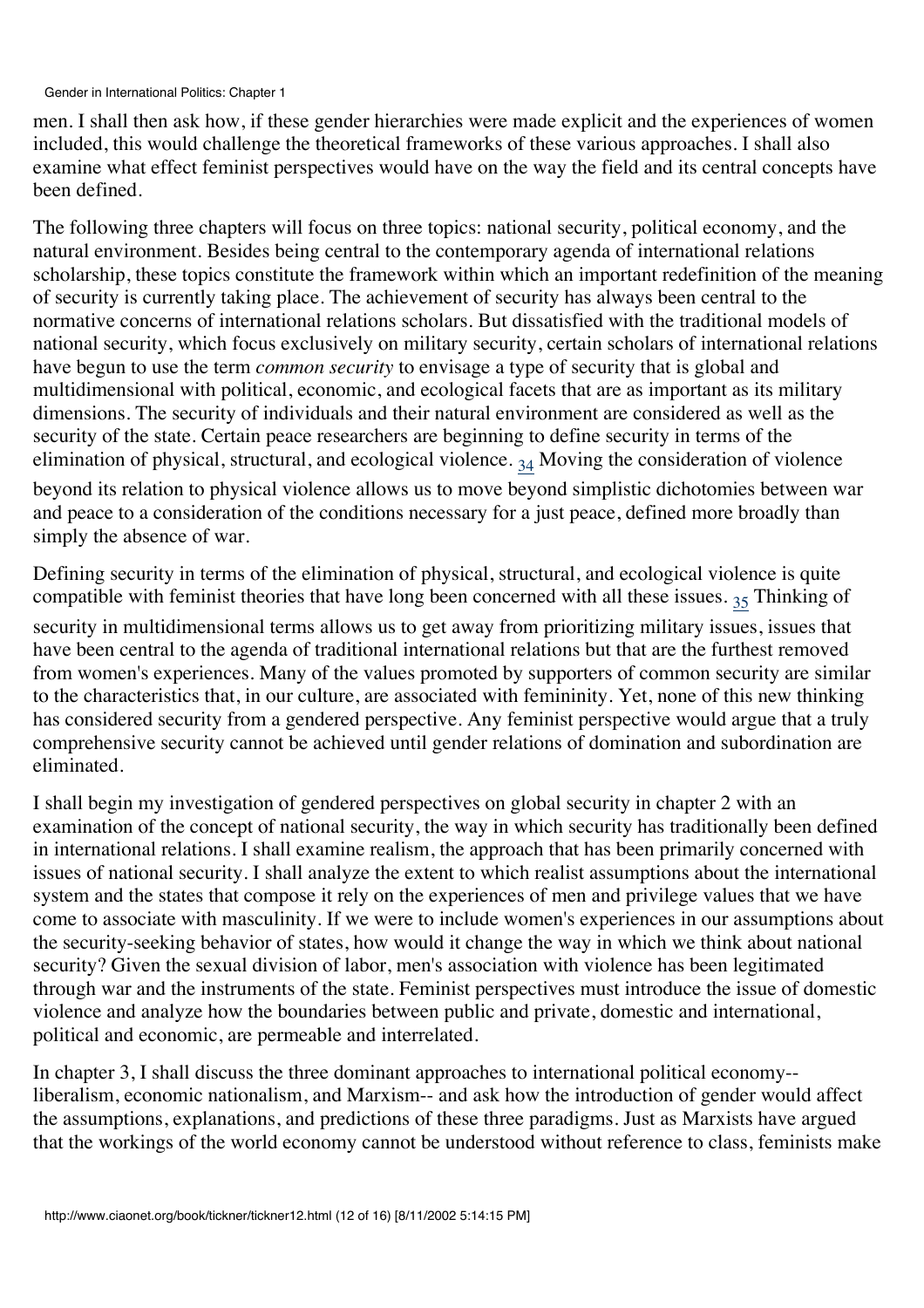a similar claim with reference to gender. I shall examine the individual, the state, and class-- the central units of analysis for liberalism, economic nationalism, and Marxism, respectively-- to see whether these units of analysis evidence a masculinist orientation in the way they are described and in the interests they represent. I shall suggest that constructing perspectives on international political economy that include the insights of feminist theories and the economic activities of women could give us a different perspective on the workings of the world economy and the achievement of economic security for women and men alike.

In chapter 4, I shall explore some of the writings on the natural environment, the most recent issue on the agenda of the discipline of international relations. I shall trace the foundations of this newly emerging field of ecopolitics back to the nineteenth-century tradition of geopolitics. I shall argue that both this earlier tradition of geopolitics and most of the contemporary work on ecopolitics are masculine in their orientation, with common roots in an Enlightenment science whose goal was the domination of nature. Drawing on the work of ecofeminists, I shall then construct a feminist perspective on ecology that, I will argue, is more inclusive and egalitarian and that therefore offers more promise for the achievement of ecological security.

As Sarah Brown suggests, a genuinely emancipatory feminist international relations will take gender difference as its starting point but it will not take it as given. While attempting to explain how gender has been constructed and maintained in international relations, we must also see how it can be removed.  $_{36}$  A

world that is more secure for us all cannot be achieved until the oppressive gender hierarchies that operate to frame the way in which we think about and engage in international politics are dismantled. In my final chapter I shall argue that the feminist perspectives on international relations that I develop throughout the book are but an intermediate step toward the eventual goal of a nongendered perspective. I shall also argue that this nongendered perspective could truly offer us a more inclusively human way of thinking about our collective future, a future in which women and men could share equally in the construction of a safer and more just world.

**\*:** Roosevelt epigraph from speech to the United Nations General Assembly (1952), quoted in Crapol, ed., *Women and American Foreign Policy,* p. 176; de Beauvoir epigraph from *The Second Sex,* p. 161. Back.

**Note 1:** McGlen and Sarkees, "Leadership Styles of Women in Foreign Policy," p. 17. Back.

**Note 2:** While Regan's remarks sparked protest at the time, the fact that he could make such comments with relatively little political damage is instructive. Gender stereotyping of the sort that diminishes women remains relatively uncontested in political discourse. Similar comments about minorities or ethnic groups would probably do more damage to politicians' careers. Back.

**Note 3:** Abzug, "Bella Abzug Enters the House of Representatives," in Barber and Kellerman, eds., *Women Leaders in American Politics,* p. 279. Back.

**Note 4:** *Boston Globe,* September 29, 1987, p. 1. Back.

**Note 5:** Crapol, ed., *Women and American Foreign Policy,* p. 167. Back.

**Note 6:** Connell, *Gender and Power,* ch. Characteristics that Connell associates with hegemonic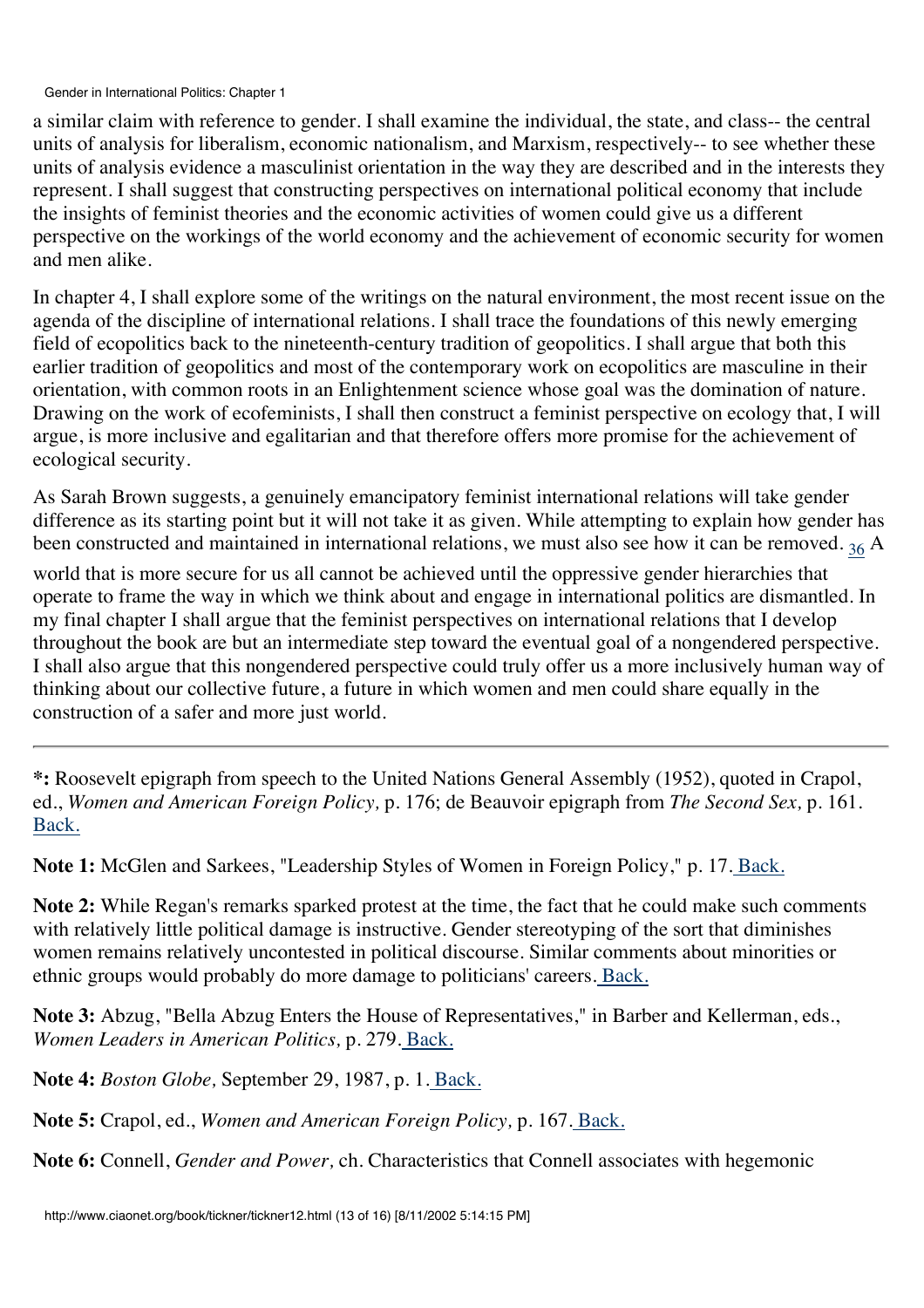masculinity are also found in some women. The example of former British prime minister Margaret Thatcher would be relevant here; her "macho" qualities during the Falklands/Malvinas war of 1982 reinforced her legitimacy as prime minister and increased her popularity with the British electorate. Back.

**Note 7:** Scott, *Gender and the Politics of History,* p. Scott's chapter 2, entitled "Gender: A Useful Category of Historical Analysis," on which my analysis of gender draws, was originally published in the *American Historical Review* (December 1986), 91(5):1053-1075. Back.

**Note 8:** Ibid., p. 43. Back.

**Note 9:** Broverman et al., "Sex-Role Stereotypes: A Current Appraisal." Although the original study was published in 1972, replication of this research in the 1980s confirmed that these perceptions still held in the United States. Back.

**Note 10:** Scott, *Gender and the Politics of History,* p. 43. Back.

**Note 11:** As of 1986, a study showed that no major American international relations journal had published any articles that used gender as a category of analysis. See Steuernagel and Quinn, "Is Anyone Listening?" Apart from a special issue of the British international relations journal *Millennium* (Winter 1988), 17(3), on women and international relations, very little attention has been paid to gender in any major international relations journal. Back.

**Note 12:** Carr, *The Twenty Years' Crisis,* chs. 1 and 2. Back.

**Note 13:** For a discussion of Kennan's views on this issue, see Hunt, *Ideology and U.S. Foreign Policy,* pp. 5-8. Back.

**Note 14:** The most cited text in the twentieth-century classical realist tradition is Hans Morgenthau's *Politics Among Nations.* My description of the classical realist tradition draws heavily on this work. Originally published in 1948, *Politics Among Nations* subsequently went through six editions, the last one published in 1985 after Morgenthau's death. Scholars trained in the discipline of international relations who have entered the policy world, such as Henry Kissinger and George Kennan, have generally come out of the classical realist tradition. Back.

**Note 15:** Holsti, *The Dividing Discipline,* p. 146. Holsti would be hard-pressed to find any "founding mothers" in a field that has been heavily populated by white males. Back.

**Note 16:** For examples see Small and Singer, *Resort to Arms,* and Deutsch, *Nationalism and Social Communication.* Back.

**Note 17:** See, for example, Waltz, *Theory of International Politics.* Back.

**Note 18:** See, for example, Schelling, *The Strategy of Conflict.* Back.

**Note 19:** Keohane and Nye, *Power and Interdependence.* Back.

**Note 20:** Wallerstein, *The Modern World-System,* and Cardoso and Faletto, *Dependency and Development in Latin America.* Back.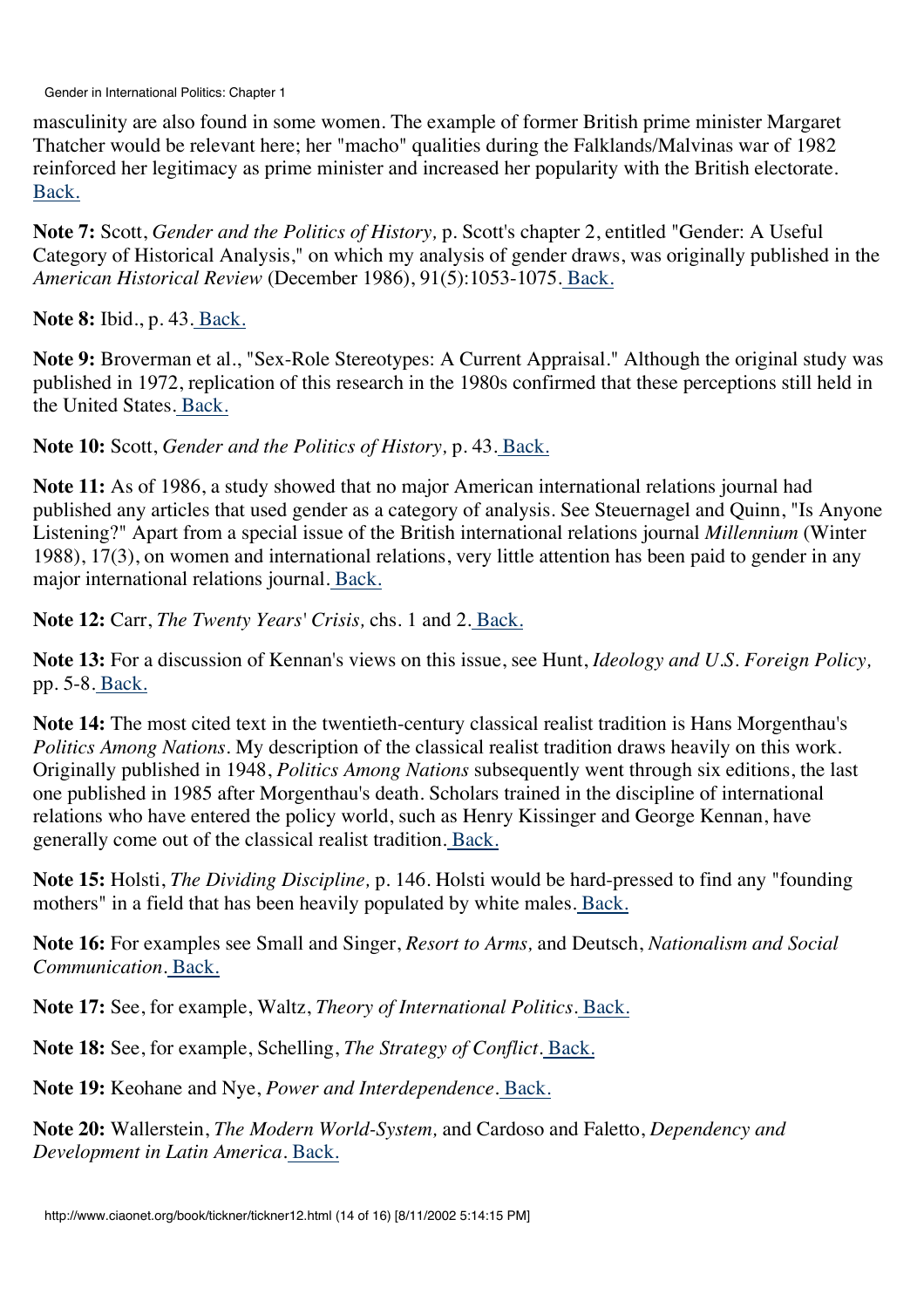**Note 21:** Galtung, "A Structural Theory of Imperialism." Back.

**Note 22:** Falk, "Contending Approaches to World Order," p. 179. Back.

**Note 23:** Falk et al., *Toward a Just World Order.* Back.

**Note 24:** In *Sexism and the War System,* ch. 4, Betty Reardon points out that world order studies scholars and peace researchers are almost all men. She argues that, although little attention has been devoted to gender on the part of these scholars, all the systems of oppression with which world order scholars, peace researchers, and feminists are concerned are structurally interrelated. For a critique of Reardon's position see Sylvester, "Some Dangers in Merging Feminist and Peace Projects." Back.

**Note 25:** Tong, *Feminist Thought,* p. My description of the varieties of contemporary feminist thought draws heavily on her chapter 1. Back.

**Note 26:** Ruddick, *Maternal Thinking,* p. 129.See also Hartsock, *Money, Sex, and Power,* ch. 10. Back.

**Note 27:** Runyan and Peterson, "The Radical Future of Realism," p. 7. Back.

**Note 28:** Tong, *Feminist Thought,* p. 7. Back.

**Note 29:** Runyan and Peterson, "The Radical Future of Realism," p. 3. Back.

**Note 30:** Brown, "Feminism, International Theory, and International Relations of Gender Inequality," p. 469. Back.

**Note 31:** For a summary of these debates see Lapid, "The Third Debate." Back.

**Note 32:** For a sampling of these writers see *International Studies Quarterly,* Special Issue on "Speaking the Language of Exile and Dissidence in International Studies." Back.

**Note 33:** Walker, "Contemporary Militarism and the Discourse of Dissent," in Walker, ed., *Culture, Ideology, and World Order,* p. 314. Back.

**Note 34:** Wallensteen, "The Origins of Peace Research," ch. 1 in Wallensteen, ed., *Peace Research.* For examples of new thinking on security see Ullman, "Redefining Security"; Buzan, *People, States and Fear;* Independent Commission on Disarmament and Security Issues, *Common Security;* Stockholm International Peace Research Institute (SIPRI), *Policies for Common Security;* Azar and Moon, "Third World National Security"; and Mathews, "Redefining Security." This Western new thinking on security parallels some of Mikhail Gorbachev's "new thinking" as outlined in his political report to the Twenty-seventh Party Congress cited in *Pravda,* February 26, 1986. Back.

**Note 35:** It is interesting to note that women were also among the pioneers in the redefinition of international security. See Boulding, "Women in Peace Studies," in Kramarae and Spender, eds., *The Knowledge Explosion.* Boulding claims that often new ideas do not receive widespread attention in any discipline until they are adopted by men. She also makes the point that the discipline of peace research has been as male dominated as the field of international relations. Back.

**Note 36:** Brown, "Feminism, International Theory, and International Relations of Gender Inequality," p.